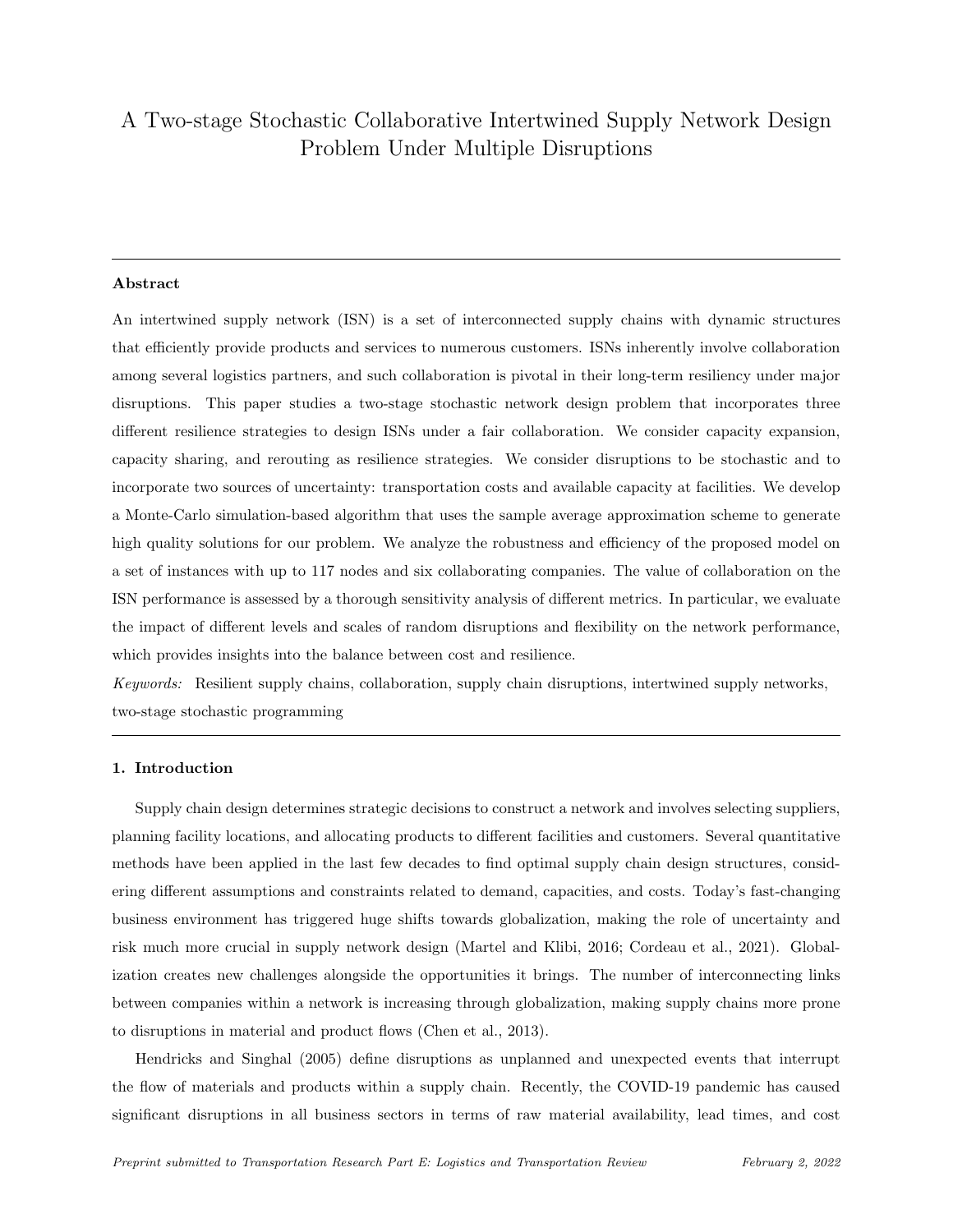structures, among other things, highlighting the importance of investing in resilient supply chain research and practices. Resilience enables supply chains to be well prepared for disruptions, quickly lessening their effects, recovering from them, and even going on to higher levels of operational performance (Torabi et al., 2015; Ivanov et al., 2016; Hosseini et al., 2019). Although there is an increasing focus on developing concepts and methodologies for resilient supply chains, most of the work has focused on its qualitative aspects (Hosseini et al., 2019). Only limited studies developed quantitative models to analyze the supply chain resilience under disruption events.

Many modern logistics networks can be modeled as a rather complex intertwined supply network (ISN) involving a set of interdependent supply chains that provide products and services essential to society (Ivanov and Dolgui, 2020). Unlike independent supply chains, an ISN involves interconnected supply chains with dynamic structures, meaning that some entities may play multiple roles in the network (see Figure 1). For instance, at the beginning of the COVID-19 pandemic, some suppliers in the automotive industry simultaneously acted as producers of valves for respirators (Aggi, 2020). Despite the increasing attention to study resilient supply chains, resilient ISNs are rarely addressed in the literature.



Figure 1: supply chains and intertwined supply networks

When dealing with ISNs, all participants must be resilient to tackle disruptions. Therefore, collaboration among partners plays a crucial role in managing disruptions to operate more efficiently (Duong and Chong, 2020; Shekarian and Mellat Parast, 2020). There are two main types of collaboration studied in logistics networks: vertical and horizontal. Vertical collaboration aims to incorporate suppliers, producers, and distributors to provide the most efficient service to the customer in terms of time, quality, and cost (Cruijssen et al., 2007). Horizontal collaboration is the cooperation between firms that conduct comparable operations at the same level of the supply chain. The combination of vertical and horizontal collaboration is known as lateral collaboration, which is rarely studied in the literature (Simatupang and Sridharan, 2002). It mainly considers the adjustment of inventory and the synchronization of operations from different logistics service providers.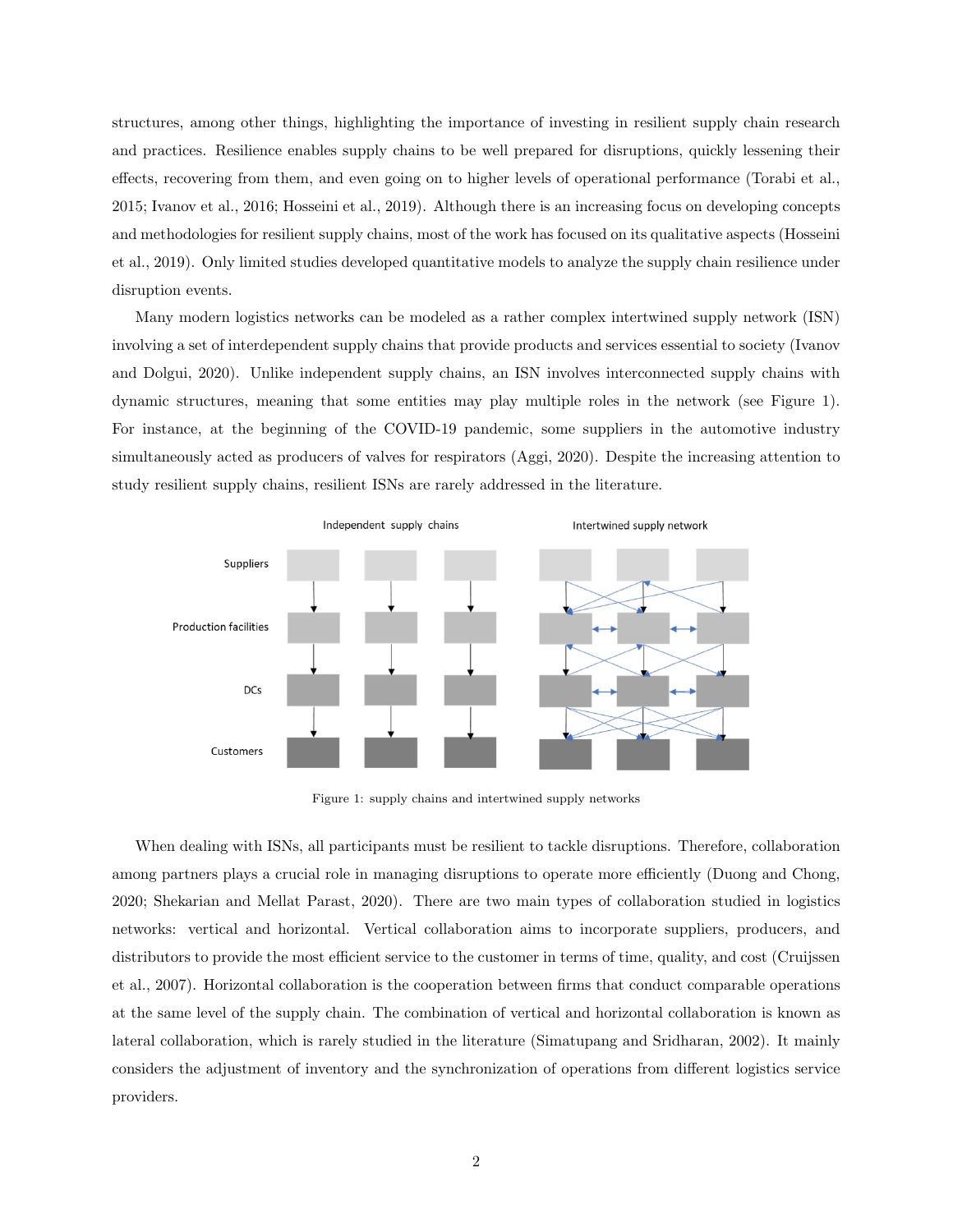There are strategic, tactical, and operational decisions in collaborative logistics. At the strategic level, participants need to select a coalition. At the tactical level, they have to develop a mechanism to share benefits or costs, whereas at the operational level, they need to decide which resources and in which order to share (Cleophas et al., 2019). They may share resources such as raw materials, transportation vehicles, capacity at manufacturing facilities, distribution centers and warehouses, or exchange customer requests. Many studies in collaborative logistics consider a grand coalition that has the super-additivity property, i.e., the more participants join the collaboration, the more benefit they gain.

In this paper, we introduce a two-stage stochastic collaborative intertwined supply network design problem (SCIND) that exploits different resilience strategies to mitigate the negative impact of major uncertain disruptions. Each supply chain within the ISN consists of sets of suppliers, manufacturing facilities, distribution centers, and customers. The uncertainty and risk are represented as disruptions in both the capacities of facilities and the loss of connectivity in the ISN. To mitigate the disruptions, the proposed model simultaneously considers first-stage strategic decisions involving the selection of a set of facilities requiring a capacity expansion and second-stage tactical decisions such as multi-product rerouting and lateral collaboration in the form of crossover capacity sharing of facilities at any level of the network among partners. To the best of our knowledge, this work is the first to study this important form of collaboration in the resilient supply chain design literature. We assume a grand coalition has already been formed, satisfying the super-additivity property. Therefore, the remaining decisions that need to be made at the tactical and operational levels are identifying a fair mechanism for sharing resources and allocating costs among participants. We use a Monte-Carlo simulation-based method, known as the sample average approximation (SAA) scheme (Kleywegt et al., 2002), to solve SCIND problems where capacities at facilities and road accessibility are stochastic parameters with known distributions. We present extensive computational experiments to analyze the robustness of the solutions and efficiency of the proposed model. To this end, the role of collaboration in the network's performance is quantitatively assessed using metrics associated with different resilience strategies.

The remainder of this paper is organized as follows. Section 2 reviews the literature on resilient supply network design problems from different viewpoints. In Section 3, a formal description of the problem and a two-stage stochastic program is given. Section 4 describes our solution method for the SCIND. The results of computational experiments are discussed in Section 5 and, finally, we draw concluding remarks in Section 6.

# 2. Literature Review

In this section, we review three different aspects of resilient interconnected supply network design under collaboration. We first review resilient supply chain design models under disruptions. We then provide a succinct review of the most related studies on collaborative supply chain design. This followed by a summary of the limited work studying collaboration mechanisms in resilient supply networks. Finally, we highlight the main contributions of our work in view of existing studies.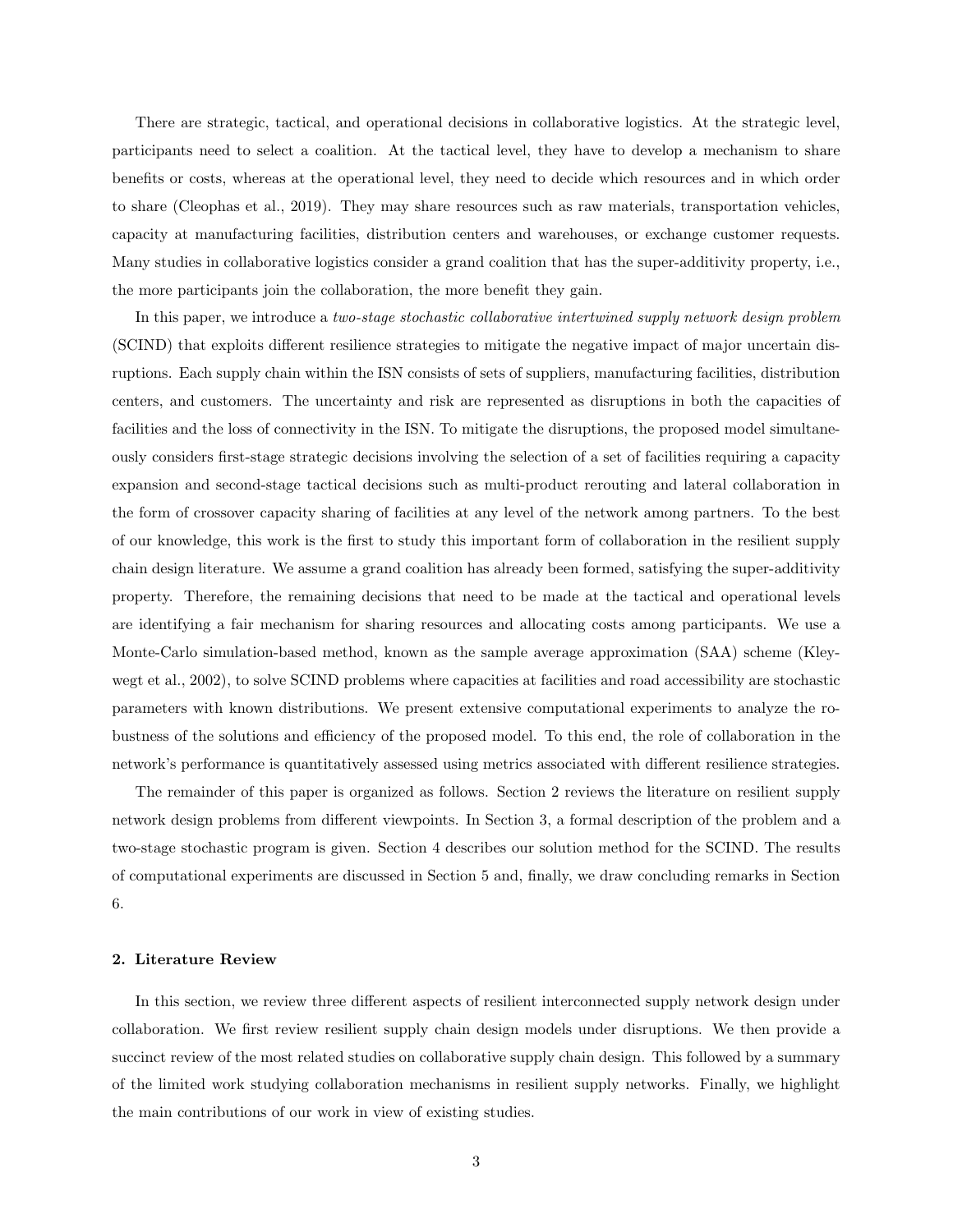#### 2.1. Resilient Supply Chains

Resilience in supply chains has drawn increased attention in the last decade (Pettit et al., 2013; Hosseini et al., 2019; Goldbeck et al., 2020), in particular on the disruption effects in supply chain network design (Klibi et al., 2010; Hasani and Khosrojerdi, 2016; Govindan et al., 2017). Supply chains are becoming more complex, driven by the trend of globalization, which makes all the business partners in the network vulnerable to disruptions at any level of the network (Li et al., 2020). Hence, it is critical for supply networks to respond quickly and recover from unplanned and unexpected events (Fattahi et al., 2017). The majority of existing research on resilient supply chains is qualitative. Christopher and Peck (2004) investigate different risks incorporated in resilient supply chain design. They underline general principles, including agility and flexibility, as two main elements of resilience. Craighead et al. (2007) state that the severity level of disruption significantly depends on the complexity and density of a supply chain and node criticality. Snyder et al. (2016) discuss the two main approaches in resilience strategies: proactive and reactive. Proactive strategies are protecting policies without any recovery consideration in the presence of a disruption, while reactive policies focus on improving the supply chain process where a disruption has occurred.

Alongside the qualitative studies reviewed above, a few models quantitatively assess the impact of resilience strategies in supply chain design. Torabi et al. (2015) study resilient supplier selection incorporating some proactive strategies, including supplier fortification, backup suppliers, and considering continuity plans to investigate the impact of disruptive incidents on supplier selection. They quantitatively evaluate the robustness and speed of the supply chain by calculating the amount of demand loss without considering resilience strategies and the recovery time needed for full recovery, meeting all demand. Klibi and Martel (2012) propose a stochastic resilient supply chain network design problem. They suggest different distribution strategies to enhance the resilience ability of the network against disruptions in requested arrival time, demand, and facilities capacity. Miller-Hooks et al. (2012) present a two-stage stochastic integer program to quantify the resilience ability of freight transportation logistics in which the proactive decisions are considered in the first stage, while the recovery decisions are made in the second stage. Both types of actions affect the arc capacities and travel time. Azad et al. (2014) develop a stochastic supply chain network design considering disruptions in capacity of distribution centers and transportation modes. They consider that a distribution center may lose a portion of its capacity instead of completely failing under a disruption. They analyze the effect of disruption probability on design decisions. They show that the number of opened facilities and utilization of a safe transportation mode increases when the disruption probability increases.

Cardoso et al. (2015) propose a multi-product multi-period model to design a supply chain under demand uncertainty. They consider different operational and design indicators to analyze resiliency in supply chains. These indicators include node and flow complexity, density, and node criticality. Kim et al. (2015) study different supply chain network structures under disruption using graph theory to assess the resilience level of networks. The result shows that the structural relationships between network entities significantly affect its resilience ability at the holistic level. They argue that a disruption in a node or arc might cause a major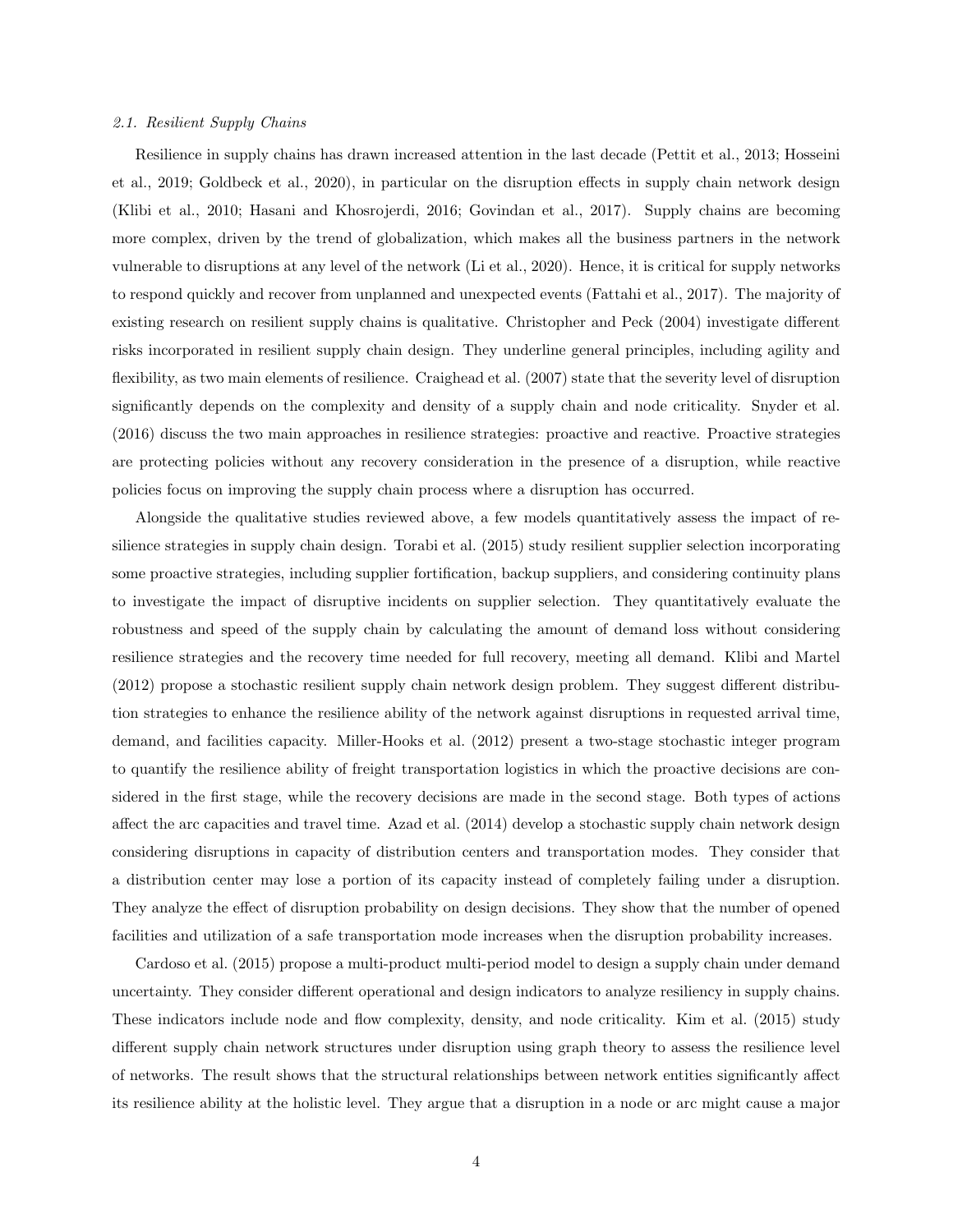failure in the whole network, while there are other nodes or arcs whose loss may not lead to a network-level disruption because of the way they are configured in the network. Therefore, the resilience strategies for a network must be developed at a holistic level rather than an individual entity level. Goldbeck et al. (2020) propose a multi-stage stochastic programming model for the multi-period resilient supply chain planning problem, determining optimal capacity plans, as well as optimal operational adjustments and allocation of repair resources. The authors consider disruptions as interdependent failure incidents that have a ripple effect on the whole supply chain due to failure propagation and functional dependency. They evaluate the network resilience according to a resilience loss triangle metric related to the amount of satisfied demand. The results show that sharing resources improves the supply chain performance in terms of resilience ability as well as resource utilization under interdependent disruption events. Gholami-Zanjani et al. (2020) present a two-stage stochastic problem incorporating resilience strategies to design a food supply network under disruptions in demand, order arrival time, and facility capacities. They apply an algorithm based on Benders decomposition and scenario reduction techniques to solve the proposed model. They assess the effect of resilience strategies, including backup supplier, multiple sourcing, fortification, and capacity expansion, on network design decisions. The results indicate that fortification and backup suppliers bring more resilient solutions against disruptions than the other resilient strategies. We note that, contrary to our work, none of the studies discussed above evaluated the resilience ability of a set of interconnected supply chains. Moreover, they do not incorporate collaboration aspects into the considered resilient supply chain design models.

# 2.2. Collaborative Supply Chain Design

Existing literature reviews on collaborative logistics problems (see, Verdonck et al., 2016; Cleophas et al., 2019) show that most of the literature can be divided into three categories. The first one, which is the most common one, is sharing the customer orders to efficiently match orders to available transportation resources (Bloos and Kopfer, 2011). The second one is sharing vehicle capacity to minimize transportation cost (Wang et al., 2017), and the last one is sharing storage capacity at distribution centers (Verdonck et al., 2016). Despite the clear benefits of collaborative logistics, cooperation among organizations is practically limited. The main impediment for collaboration among players is designing a fair cost-sharing scheme which mainly falls in the domain of cooperative game theory research in the literature (e.g., Shapley, 1953). Goemans and Skutella (2004) study a collaborative facility location problem using game theory for both public and private facilities to find a fair cost allocation to customers such that there is no coalition of customers that intend to leave. Verdonck et al. (2016) propose a cooperative multi-commodity capacitated facility location model such that distribution centers are fairly shared among carriers to satisfy all demand. They compare three different cost allocation mechanisms: Shapley value, the equal profit method, and the alternative cost avoided method. The results show that the equal profit method finds the most equitable cost allocation among players in the proposed model. Guo et al. (2022) escribes a mixed-integer linear programming model for designing multi-echelon, multi-product supply chains. The authors investigate lateral collaboration in production, distribution, and transportation resources to simultaneously minimize total cost and, sustainability issues,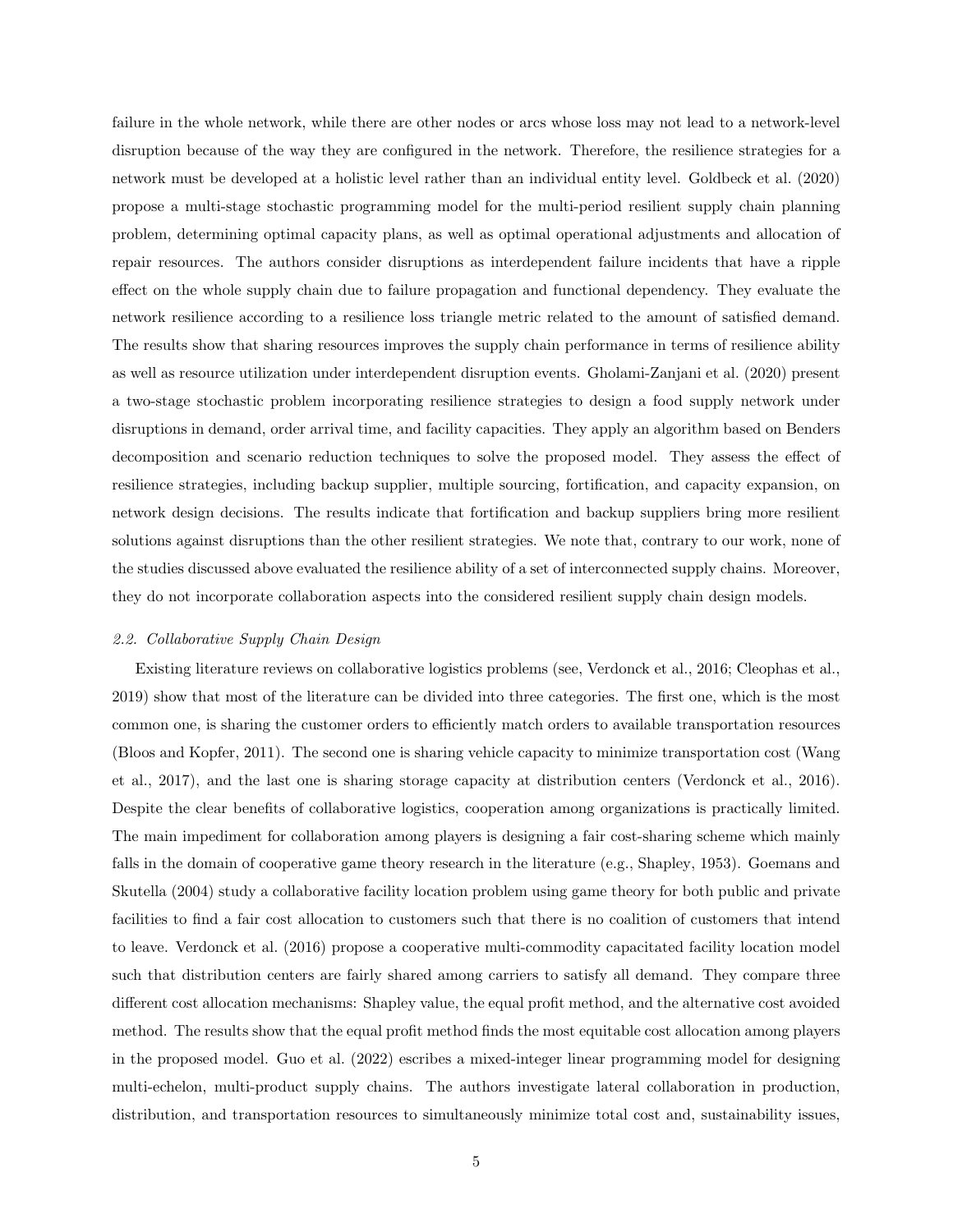as well as maximize the number of jobs provided by the network in the context of social responsibility. They also propose four cost-sharing mechanisms based on equal-sharing, order-volume, extra-cost, and Shapley value. The mechanisms address how to share the total cost of the network fairly among players. The results of this work show that the collaboration significantly reduces the total cost and carbon emissions. Besides, they find out that among all the cost-sharing mechanisms, the extra-cost strategy ensures that all players acquire cost reduction equitably. However, none of the considered approaches guarantees stability of the collaboration.

According to the literature, most studies have focused on order sharing in a customer-centric context, using cooperative game theory. However, applying game theory often has some downsides, such as its inherent mathematical complexity, stability, and applicability. To the best of our knowledge, Guo et al. (2022) is the only work considering a lateral collaboration at every layer of the supply chain. However, they incorporate different cost-sharing mechanisms that are independent from the collaborative supply chain design decisions since these features are not integrated into the proposed model. Moreover, none of the proposed mechanisms guarantees the stability of collaboration with respect to the cost of each player according to its standalone case, i.e., a non-collaborative scenario in which each supply chain operates independently. In this paper we present an integrated centralized cooperative model, driven by the idea of the equal profit method (Frisk et al., 2010, see) for a resilient ISN design problem. It incorporates a mechanism for finding a stable collaboration that minimizes the maximum relative difference in cost-saving and demand satisfaction among all pairs of partners with respect to their stand-alone cases.

#### 2.3. Collaboration in Resilient Supply Chain Networks

Collaboration is one of the primary strategic responses to tackle disruptions in a supply chain network (Duong and Chong, 2020). Cao et al. (2010) discuss the nature and characteristics of collaboration in supply chains such as resource and information sharing, collaborative communication, mutual knowledge creation and decisions, among all supply network participants. Brusset and Teller (2017) examine the resilience level of disrupted supply chains. They conclude that collaborative strategies such as continuous inventory adjustment and sharing information regarding demand forecasting improve the resilience level of a supply chain significantly. Ivanov and Dolgui (2020) introduce the new concept of viability in intertwined supply networks. They apply a dynamic game theory model for a biological system representing an ISN to elaborate on the integrity of collaboration in holistic supply chain networks and survivability under pandemic events. However, none of the studies quantitatively assess the role of collaboration on the resilience ability of ISN.

# 2.4. Contributions of This Paper

Despite the significant focus on the role of collaboration in the literature, there exists a gap in investigating how collaboration affects supply chain response and recovery from disruptions and how partners in a supply chain network collaborate under disruptions. Therefore, this paper makes three contributions to the supply chain literature. To the best of our knowledge, our work is the first to quantitatively assess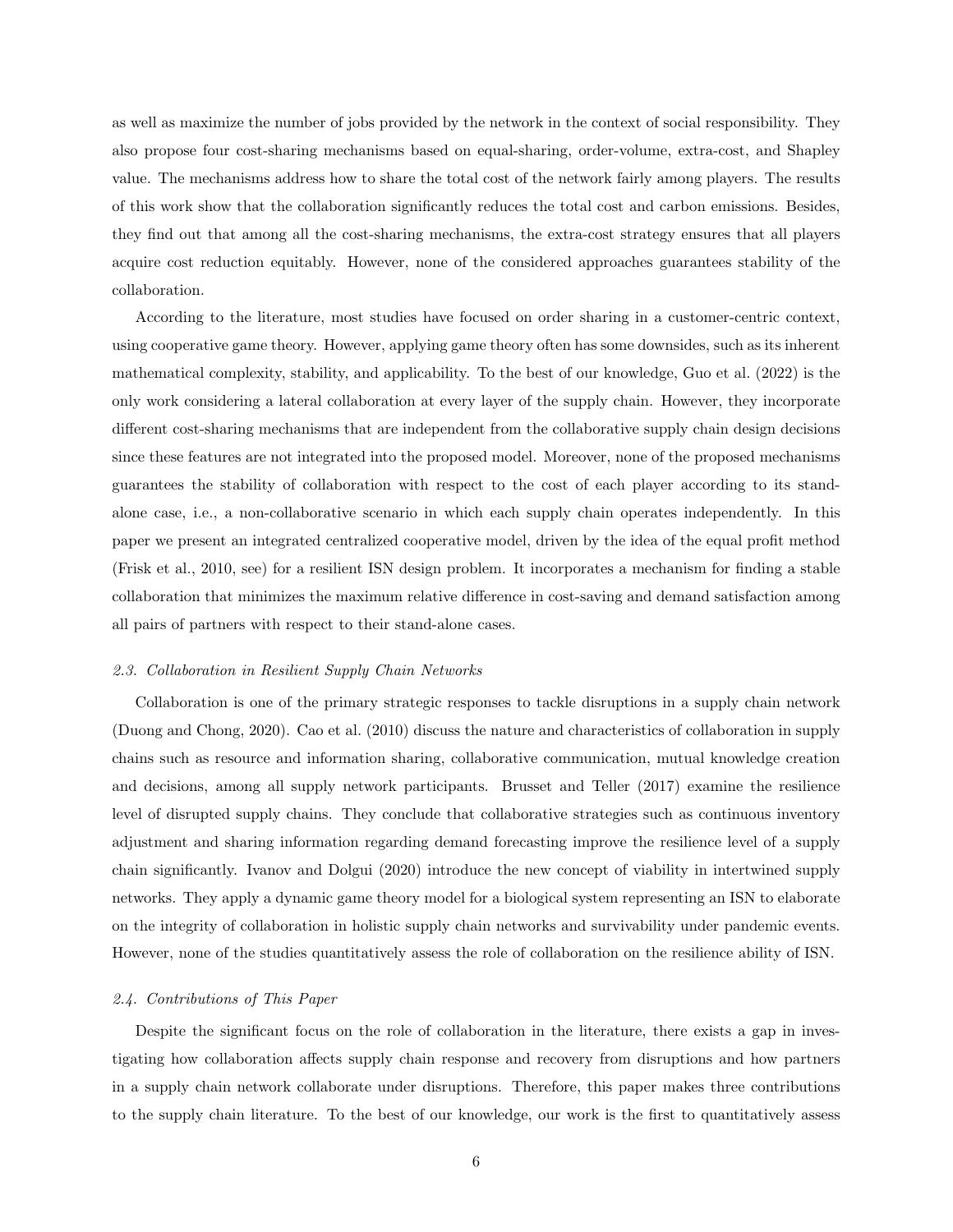the effects of collaboration between partners in a resilient ISN, incorporating capacity sharing, rerouting, and capacity expansion strategies towards managing disruptions. Moreover, it is the first study to consider lateral collaboration in the form of facility capacity sharing at all levels of the resilient supply chain. Most of the literature on resilient supply chains focuses on the resilience ability of individual entities instead of considering resilience from a compound network perspective. Finally, this study investigates the network's resilience at the holistic level with dynamic interactions within the ISN.

# 3. Problem Definition and Mathematical Models

The SCIND is formally defined as follows. Let  $M$  be the set of companies (members of a coalition), K be the set of customer zones, and P be the set of products to produce. Let  $G = (V, A)$  be a directed graph, such that the node set V comprises four sets of nodes for each member  $m \in M$ , including  $S_m$ ,  $I_m$ ,  $J_m$ , and K representing their set of suppliers, production facilities, distribution centers, and customer zones, respectively. We define  $S = \bigcup_{m \in M} S_m$ ,  $I = \bigcup_{m \in M} I_m$  and  $J = \bigcup_{m \in M} J_m$ . The arc set A comprises three sets of links for each node  $i \in S \cup I \cup J$ , including  $A_i^1$  representing the set of arcs connecting two nodes in consecutive levels of the same supply chain, and  $A_i^2$  and  $A_i^3$  representing the sets of arcs connecting two nodes of the same level and at different levels of different supply chains, respectively. We assume that direct shipments between nodes in non-consecutive echelons are not allowed (e.g., from supply nodes to distribution centers). Moreover,  $A_i^+$  and  $A_i^-$  represent the in-cut and out-cut sets of node *i*, respectively.

For each  $k \in K$  and  $p \in P$ , we denote by  $d_k^p$  the deterministic demand of product p for customer zone k. When demand cannot be met, we incur a unit penalty cost  $\lambda^p$  for each product  $p \in P$ . We assume that the capacities  $\tau_i(\xi)$  of suppliers, manufacturing facilities, and distribution centers  $i \in S \cup I \cup J$  to be random variables with known probability distribution representing the future available capacity after a disruption occurs for realization  $\xi$ . The capacity of a production facility or distribution center  $i\cup I\cup J$  can be increased by the deterministic parameter  $T_i$ , when a fixed charge cost  $f_i$  is incurred. It is assumed that products consume different amounts of capacity at different facilities. The deterministic unit capacity consumption rate of product  $p \in P$  in facility  $i \in S \cup I \cup J$  is denoted by  $r_i^p$ . Without loss of generality, we assume that each facility can produce or store products of other companies. Whenever it is not possible to produce or operate a product in a facility, its capacity consumption rate can be set to a value larger than the capacity of that facility.

The loss of connectivity between two nodes in the ISN can be caused by either a disruption in road accessibility or a complete failure in the operation of a facility node. We assume that there exist virtual routes with higher transportation costs as the alternative routes between node pairs. Therefore, if a link is disrupted, a node pair's connection might be yet accessible through a virtual route with a higher cost. However, there might be a complete loss of connectivity between some node pairs due to either a lack of alternative transportation routes or due to one of the end nodes becoming non-operational. Arc failures can be modeled implicitly by defining for each arc  $a \in A$ , a random variable  $c_a^p(\xi)$  with known probability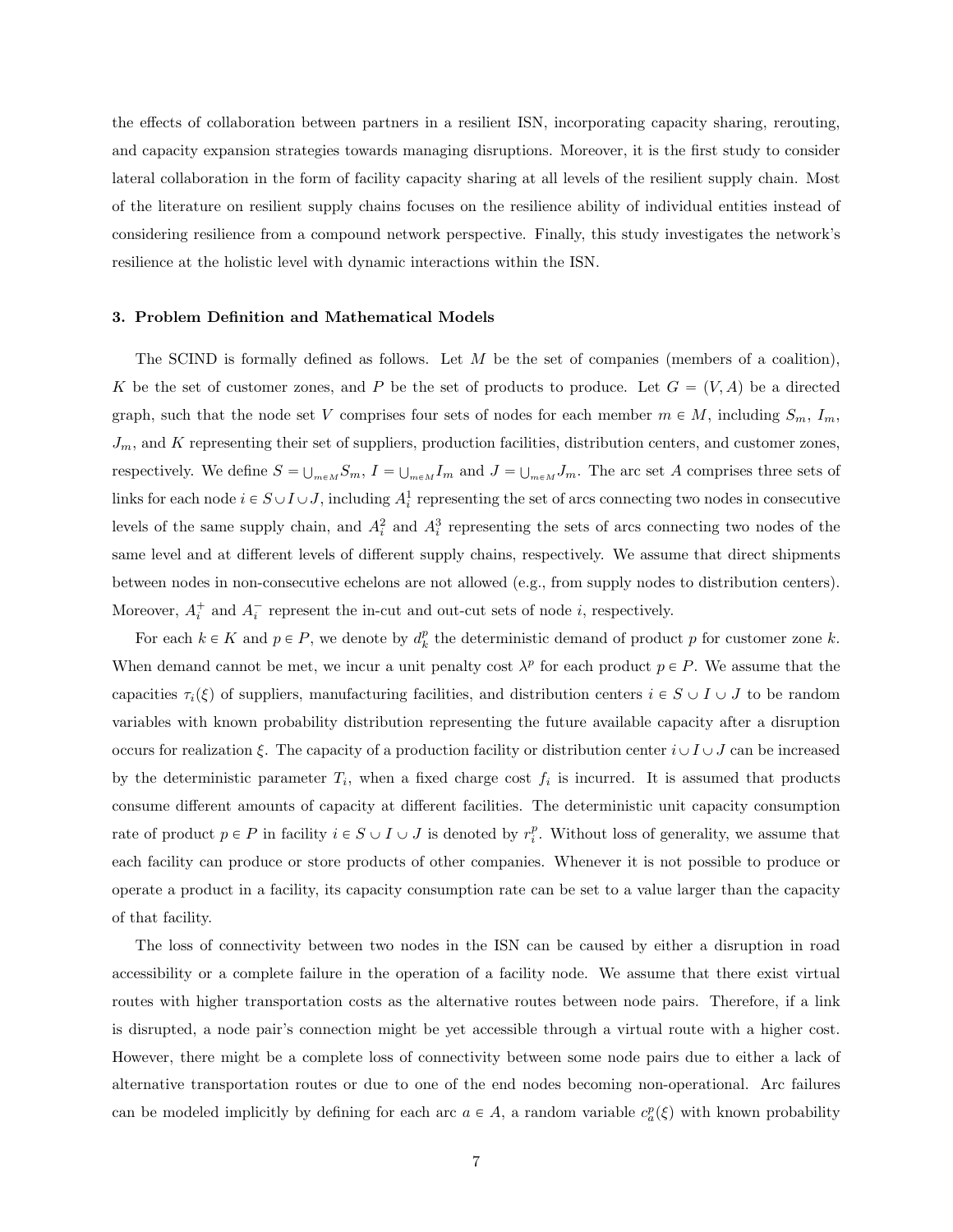distribution denoting the unit transportation costs of product  $p \in P$  on arc  $a \in A$  for realization  $\xi$ .

Given the opportunity of collaboration and a set of manufacturing and distribution centers where capacity can be expanded, the first-stage model decides on capacity expansion of facilities and the maximum percentage of available capacity that companies will share with others when a disruption occurs. According to the realized uncertain scenario and the first-stage information, the second-stage determines the flow of products from suppliers to customers in an optimal form based on a fair collaboration regarding the amount of capacity to be shared with others. These decisions are made such that the following objectives are simultaneously optimized: i) minimize the total cost of the coalition under any disruptive scenario, ii) maximize the fairness between companies by comparing their performance improvement under collaboration with respect to their stand-alone case, and iii) maximize the resilience performance by maximizing the difference in unmet demand for each company compared to its stand-alone case. Accordingly, to evaluate the second and third objectives of SCIND, it is necessary to first obtain an optimal (or approximate) solution to the non-collaborative two-stage stochastic supply chain design problem (SSCD), which corresponds to the stand-alone case of each company when operating independently.

# 3.1. A Two-stage Stochastic Non-collaborative Supply Chain Design Model

We consider the SSCD in which the capacity of facilities and the transportation costs are uncertain for each coalition member as they operate independently. Let  $(\tau(\xi), c(\xi))$  represent the random data vector of capacities and transportation costs and  $\Xi$  denote the support of  $\xi$ . It is assumed that  $\tau_i(\xi)$  and  $c_a^p(\xi)$ are independent random variables with known probability distribution functions. Let  $G_m = (V_m, A_m)$  be a subgraph of G representing the supply chain of company  $m \in M$ . It comprises subsets of nodes  $V_m$  and arcs  $A_m$  of G. The arc set  $A_m$  comprises two sets of arcs for each node  $i \in S_m \cup I_m \cup J_m$ , including  $A_{mi}^1$  representing the set of arcs connecting two nodes in consecutive levels of the supply chain, and  $A_{mi}^2$ representing the set of arcs connecting two nodes of the same level of the supply chain. The SSCD for each coalition member  $m \in M$  can be formulated as a two-stage stochastic program with recourse, where the binary variables  $y_i$  are the first-stage decision variables, denoting the decisions on capacity expansion of facility  $i \in S_m \cup I_m \cup J_m$ . The second-stage decisions consist of routing and demand satisfaction decisions. For each product  $p \in P_m$  and arc  $a \in A_m$ , we define the continuous variable  $z_a^p(\xi)$  equal to the portion of product p routed on arc a for realization  $\xi$ . For each product  $p \in P_m$  in customer zone k, we define the continuous variable  $w_k^p(\xi)$  equal to the amount of unsatisfied demand of product p in customer zone k for realization  $\xi$ . Using these sets of decision variables, the SSCD for each member  $m \in M$  can be stated as follows:

minimize 
$$
\sum_{i \in J_m \cup I_m} f_i y_i + \mathbb{E}_{\xi} [\varphi_m(y, \xi)] \tag{1}
$$

subject to 
$$
y_i \in \{0, 1\}
$$
  $i \in I_m \cup J_m,$  (2)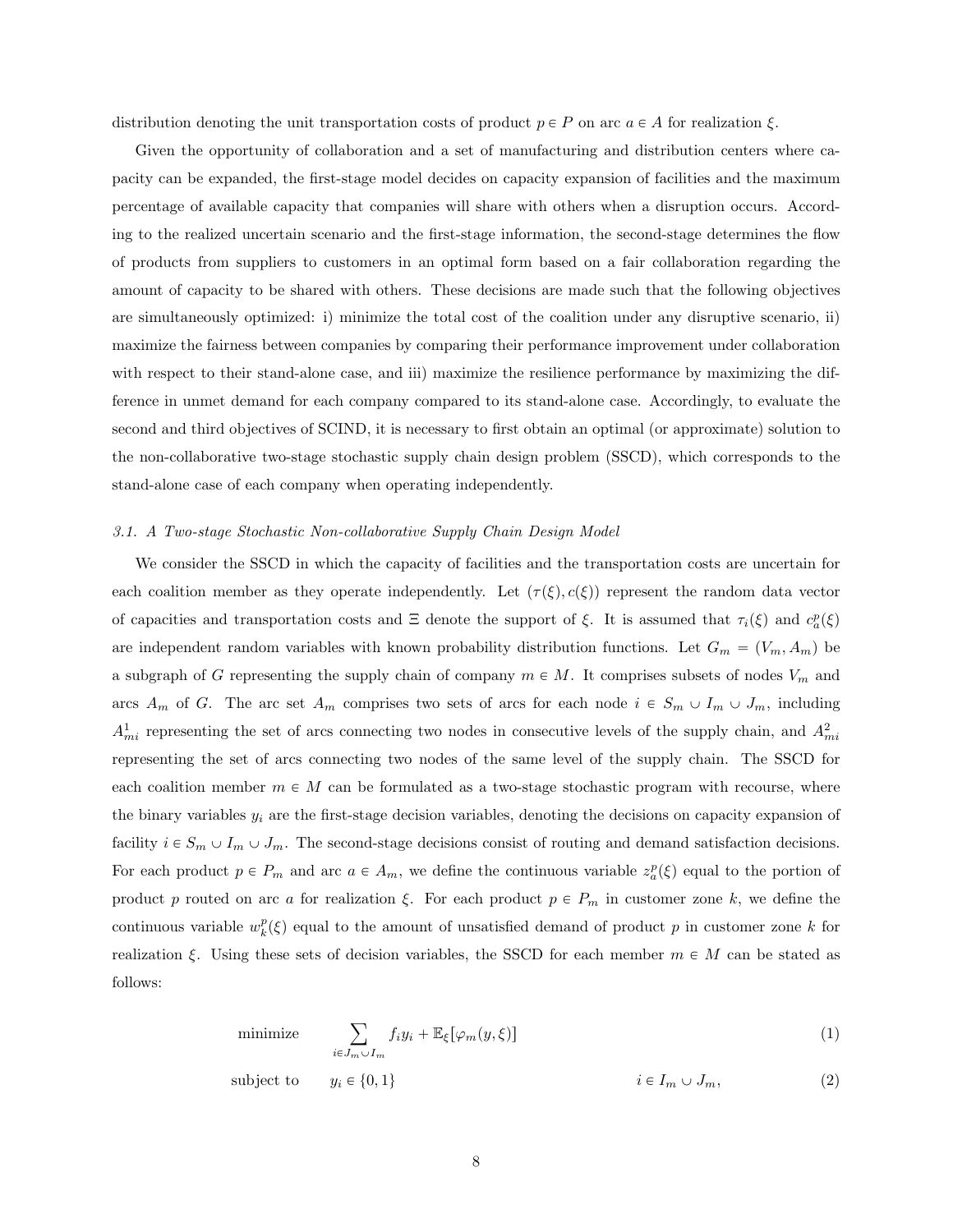where  $\mathbb{E}_{\xi}[\varphi_m(y,\xi)]$  is the recourse function and  $\mathbb{E}_{\xi}$  denotes the mathematical expectation with respect to  $\xi$ . For a given  $\xi \in \Xi$  and fixed first-stage vector  $(y)$  satisfying constraints (2), we have

$$
\varphi_m(y,\xi) = \text{minimize} \quad \sum_{a \in A_m} \sum_{p \in P_m} c_a^p(\xi) z_a^p(\xi) + \sum_{k \in K} \sum_{p \in P_m} \lambda^p w_k^p(\xi) \tag{3}
$$

subject to 
$$
\sum_{p \in P} \sum_{a \in A_{mi}^1} r_{ip} z_a^p(\xi) \leq \tau_i(\xi)
$$
  $i \in S_m$  (4)

$$
\sum_{a \in A_{mi}^+} z_a^p(\xi) - \sum_{a \in A_{mi}^-} z_a^p(\xi) = 0
$$
\n
$$
p \in P_m, i \in I_m \cup J_m \quad (5)
$$

$$
\sum_{p \in P_m} r_{ip} \left( \sum_{a \in A_{mi}^-} z_a^p(\xi) - \sum_{a \in A_{mi}^{2+}} z_a^p(\xi) \right) \leq \tau_i(\xi) + T_i y_i \qquad i \in I_m \tag{6}
$$

$$
\sum_{a \in A_{mi}^-} \sum_{p \in P_m} r_{ip} z_a^p(\xi) \leq \tau_i(\xi) + T_i y_i \qquad i \in J_m \tag{7}
$$

$$
\sum_{a \in A_{mk}^+} z_a^p(\xi) + w_k^p(\xi) = d_k^p \qquad p \in P_m, k \in K \qquad (8)
$$

$$
z_a^p(\xi) \ge 0 \qquad \qquad p \in P_m, a \in A_m \qquad (9)
$$

$$
w_k^p(\xi) \ge 0 \qquad \qquad p \in P_m, k \in K. \tag{10}
$$

The objective function (1) minimizes the total cost of the supply chain of company  $m \in M$ , including the total capacity expansion cost of facilities and the expected cost of transportation and unsatisfied demand. Constraints (4) ensure the total flow from each supplier does not exceed its available capacity. Constraints (5) correspond to the flow conservation on arcs in the second and third layers of the supply chain (manufacturing facility and distribution center nodes). Constraints (6) guarantee that the total flow from a manufacturing facility does not exceed its available production capacity. It is assumed that if an order is physically processed by a manufacturer and then shipped to another manufacturing facility to be transferred to a distribution center, that order does not consume the production capacity of the second facility. Constraints (7) ensure the total amount of products shipped via a distribution center does not exceed its available capacity. Constraints (8) determine the unsatisfied demand.

## 3.2. A Two-stage Stochastic Collaborative Intertwined Supply Network Design Model

The SCIND can be formulated as a two-stage stochastic program with recourse, where the binary variables  $y_i$  and continuous variables  $q_i$  are the first-stage decision variables, denoting the decisions on capacity expansion of facility  $i \in S \cup I \cup J$ , and the maximum capacity percentage of facility  $i \in S_m \cup I_m \cup J_m$  that company  $m \in M$  will share with other members of the coalition in the future, respectively. The second-stage decisions consist of routing and demand satisfaction decisions for each product under a fair collaboration.

We now describe the three objectives of the SCIND problem. The first objective is the total cost of the coalition under disruptive scenario  $\xi$  and is formally defined as follows: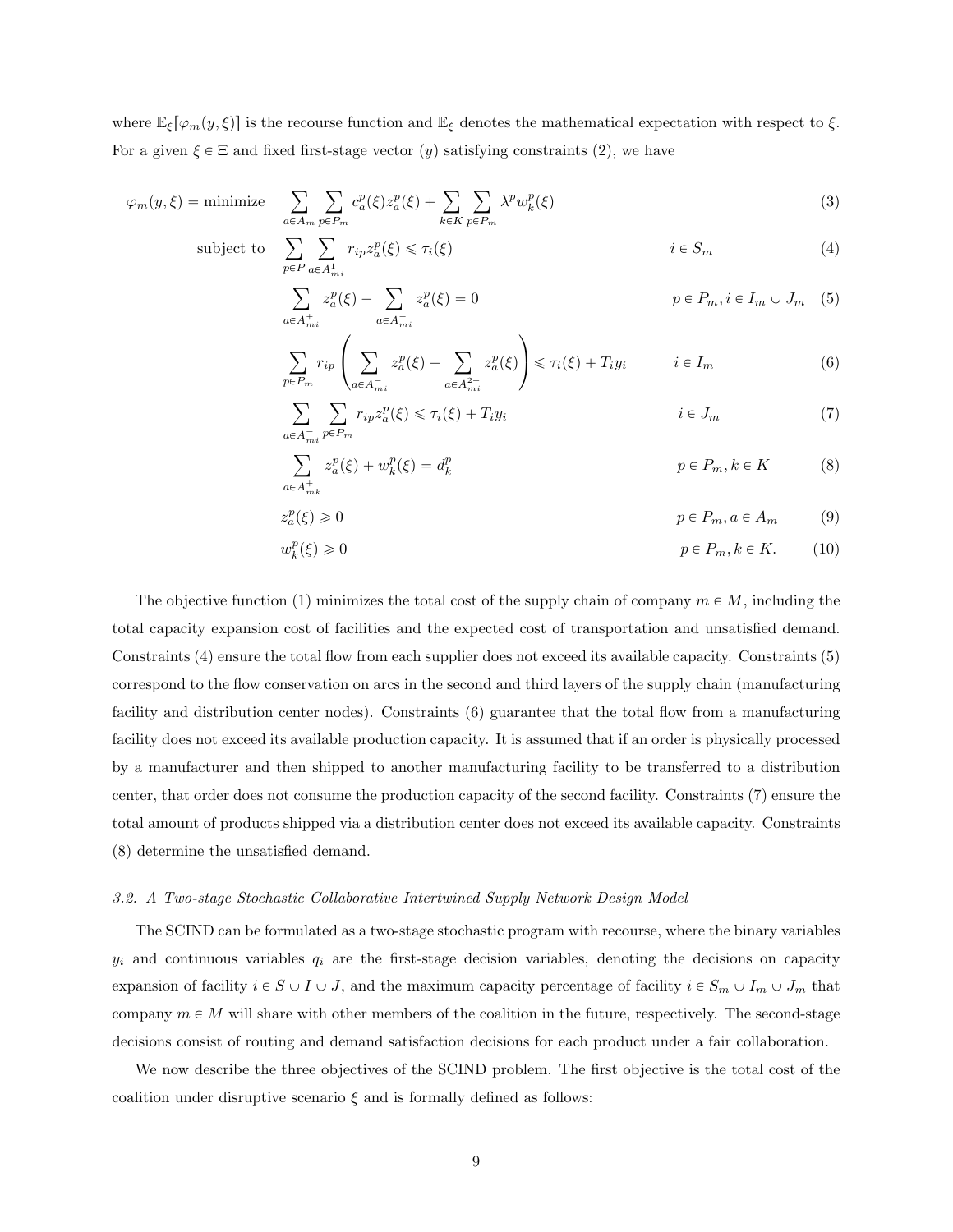$$
g^{1}(z, w, \xi) = \sum_{a \in A} \sum_{p \in P} c_{a}^{p}(\xi) z_{a}^{p}(\xi) + \sum_{k \in K} \sum_{p \in P} \lambda_{p} w_{k}^{p}(\xi).
$$

The second objective corresponds to the maximum relative difference in cost between all companies for each realization  $\xi$ . Let  $\hat{y}_{im}$  be the value of the optimal first-stage solution of the SSCD problem (1)–(2), and  $\bar{z}_{am}^p(\xi)$  and  $\bar{w}_{km}^p(\xi)$  be the optimal solution of the second-stage problem of the SSCD (3)–(10) associated with the supply chain of company  $m \in M$  that performs independently under the particular realization  $\xi$ . Let  $TC_m(\xi)$  be the total cost of company  $m \in M$  under realization  $\xi$  in the stand-alone case, which is defined as

$$
TC_m(\xi) = \sum_{i \in I_m \cup J_m} f_i \hat{y}_i + \sum_{a \in A} \sum_{p \in P_m} c_a^p(\xi) \bar{z}_{am}^p(\xi).
$$

Given  $TC_m(\xi)$ , the second objective can be stated as:

$$
g^{2}(z,w,\xi) = \max_{m,m'\in M,m\neq m'} \left\{ \frac{\sum\limits_{i\in I_{m}\cup J_{m}}f_{i}y_{i} + \sum\limits_{a\in A}\sum\limits_{p\in P_{m}}c_{a}^{p}(\xi)z_{a}^{p}(\xi)}{TC_{m}(\xi)} - \frac{\sum\limits_{i\in I_{m'}\cup J_{m'}}f_{i}y_{im} + \sum\limits_{a\in A}\sum\limits_{p\in P_{m'}}c_{a}^{p}(\xi)z_{a}^{p}(\xi)}{TC_{m'}(\xi)} \right\}
$$

.

The third objective represents the maximum relative difference in unmet demand between all companies for each realization  $\xi$ . Let  $\Lambda_m(\xi)$  be the total unmet demand cost of company  $m \in M$  for realization  $\xi$  under stand-alone case. It is defined as

$$
\Lambda_m(\xi) = \sum_{k \in K} \sum_{p \in P_m} C_p \bar{w}_{km}^p(\xi).
$$

Given  $\Lambda_m(\xi)$ , the third objective can be stated as

$$
g^{3}(z, w, \xi) = \max_{m, m' \in M, m \neq m'} \left\{ \frac{\sum_{k \in K} \sum_{p \in P_m} C_p w_k^p(\xi)}{\Lambda_m(\xi)} - \frac{\sum_{k \in K} \sum_{p \in P_{m'}} C_p w_k^p(\xi)}{\Lambda_{m'}(\xi)} \right\}.
$$

The last objective relates to the network resilience ability from an operational perspective. It is computed as the difference in unsatisfied demand by each company compared to its stand-alone case. Minimizing the difference leads to satisfying the demand as much as possible under a disruption. Besides, it guarantees the coalition's stability in the sense that there is no member in the coalition that satisfies its demand less than in the stand-alone case. Given  $\Lambda_m(\xi)$ , the fourth objective can be defined as:

$$
g^{4}(z, w, \xi) = \sum_{m \in M} \left( \sum_{k \in K} \sum_{p \in P_{m}} \lambda_{p} w_{k}^{p}(\xi) - \Lambda_{m}(\xi) \right).
$$

Using all sets of decisions variables and parameters discussed above, the SCIND can be stated as:

minimize 
$$
\theta_1 \sum_{i \in J \cup I} f_i y_i + \mathbb{E}_{\xi}[Q(y, q, \xi)]
$$
 (11)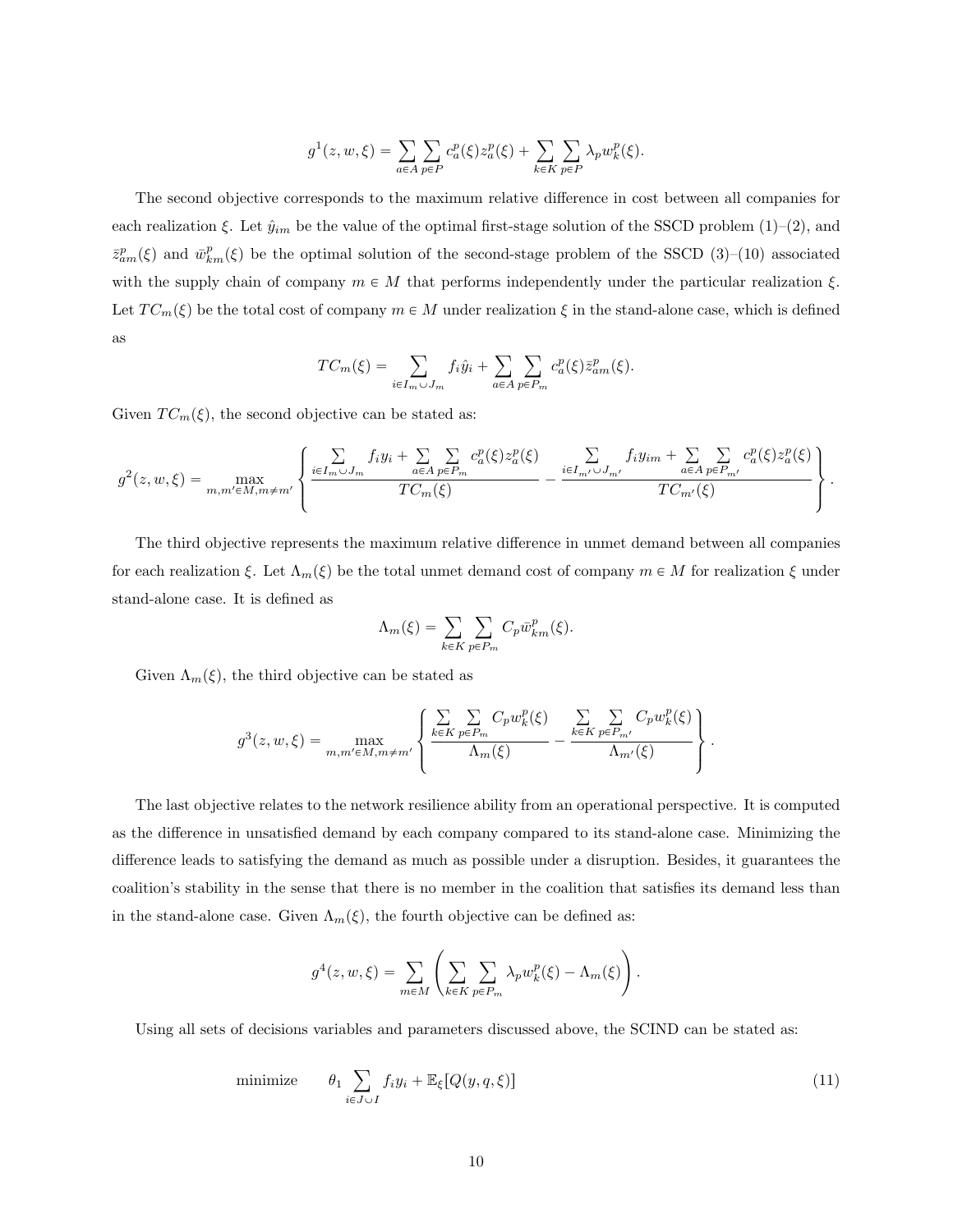subject to 
$$
0 \le q_i \le 1
$$
  $i \in S \cup I \cup J$  (12)

$$
y_i \in \{0, 1\} \qquad i \in I \cup J,\tag{13}
$$

where  $\mathbb{E}_{\xi}[Q(y, q, \xi)]$  is the recourse function with respect to  $\xi$ . For a given  $\xi \in \Xi$  and fixed first-stage vector  $(q, y)$  satisfying constraints (12)–(13), we have

$$
Q(y, q, \xi) = \text{minimize} \quad \theta_1 g^1(z, w, \xi) + \theta_2 g^2(z, w, \xi) + \theta_3 g^3(z, w, \xi) + \theta_4 g^4(z, w, \xi) \tag{14}
$$

subject to

$$
\sum_{p \in P} \sum_{a \in A_{i1} \cup A_{i3}} r_{ip} z_a^p(\xi) \leqslant \tau_i(\xi) \qquad i \in S,
$$
\n(15)

$$
\sum_{p \in P \backslash P_m} \sum_{a \in A_{i1} \cup A_{i3}} r_{ip} z_a^p(\xi) \leq \tau_i(\xi) q_i \qquad i \in S_m, m \in M \qquad (16)
$$

$$
\sum_{a \in A_i^+} z_a^p(\xi) - \sum_{l \in A_i^-} z_a^p(\xi) = 0
$$
\n
$$
p \in P, i \in I \cup J \qquad (17)
$$

$$
\sum_{p \in P} r_{ip} \left( \sum_{a \in A_i^-} z_a^p(\xi) - \sum_{a \in A_{i2}^+} z_a^p(\xi) \right) \leq \tau_i(\xi) + T_i y_i \qquad i \in I \tag{18}
$$

$$
\sum_{p \in P \setminus P_m} r_{ip} \left( \sum_{a \in A_i^-} z_a^p(\xi) - \sum_{a \in A_{i2}^+} z_a^p(\xi) \right) \le (\tau_i(\xi) + T_i y_i) q_i \quad i \in I_m, m \in M \tag{19}
$$

$$
\sum_{a \in A_i^-} \sum_{p \in P} r_{ip} z_a^p(\xi) \leq \tau_i(\xi) + T_i y_i \qquad i \in J \tag{20}
$$

$$
\sum_{a \in A_i^-} \sum_{p \in P \setminus P_m} r_{ip} z_a^p(\xi) \le (\tau_i(\xi) + T_i y_i) q_i \qquad i \in J_m, m \in M \qquad (21)
$$

$$
\sum_{a \in A_k^+} z_a^p(\xi) + w_k^p(\xi) = d_k^p \qquad \qquad p \in P, k \in K \tag{22}
$$

$$
z_a^p(\xi) \ge 0 \qquad \qquad p \in P, a \in A \tag{23}
$$

$$
w_k^p(\xi) \ge 0 \qquad \qquad p \in P, k \in K. \tag{24}
$$

The objective function (14) minimizes the weighted sum of the four objectives. The interpretation of constraints  $(15)$ ,  $(17)$ ,  $(18)$ ,  $(20)$ , and  $(22)$  is the same as that of constraints  $(4)$ – $(8)$ , respectively. Constraints (16), (19), and (21) ensure that the total items shared with other players do not exceed the maximum sharing capacity assigned in each supplier, manufacturing facility, and distribution center, respectively. Since constraints (19) and (21) are nonlinear, the following equivalent linear constraints are used instead, where  $\boldsymbol{B}$  denotes a very large number:

$$
\sum_{p \in P \backslash P_m} r_{ip} \left( \sum_{a \in A_i^-} z_a^p(\xi) - \sum_{a \in A_{i2}^+} z_a^p(\xi) \right) \leqslant \tau_i(\xi) q_i + By_i \qquad i \in I_m, m \in M \tag{25}
$$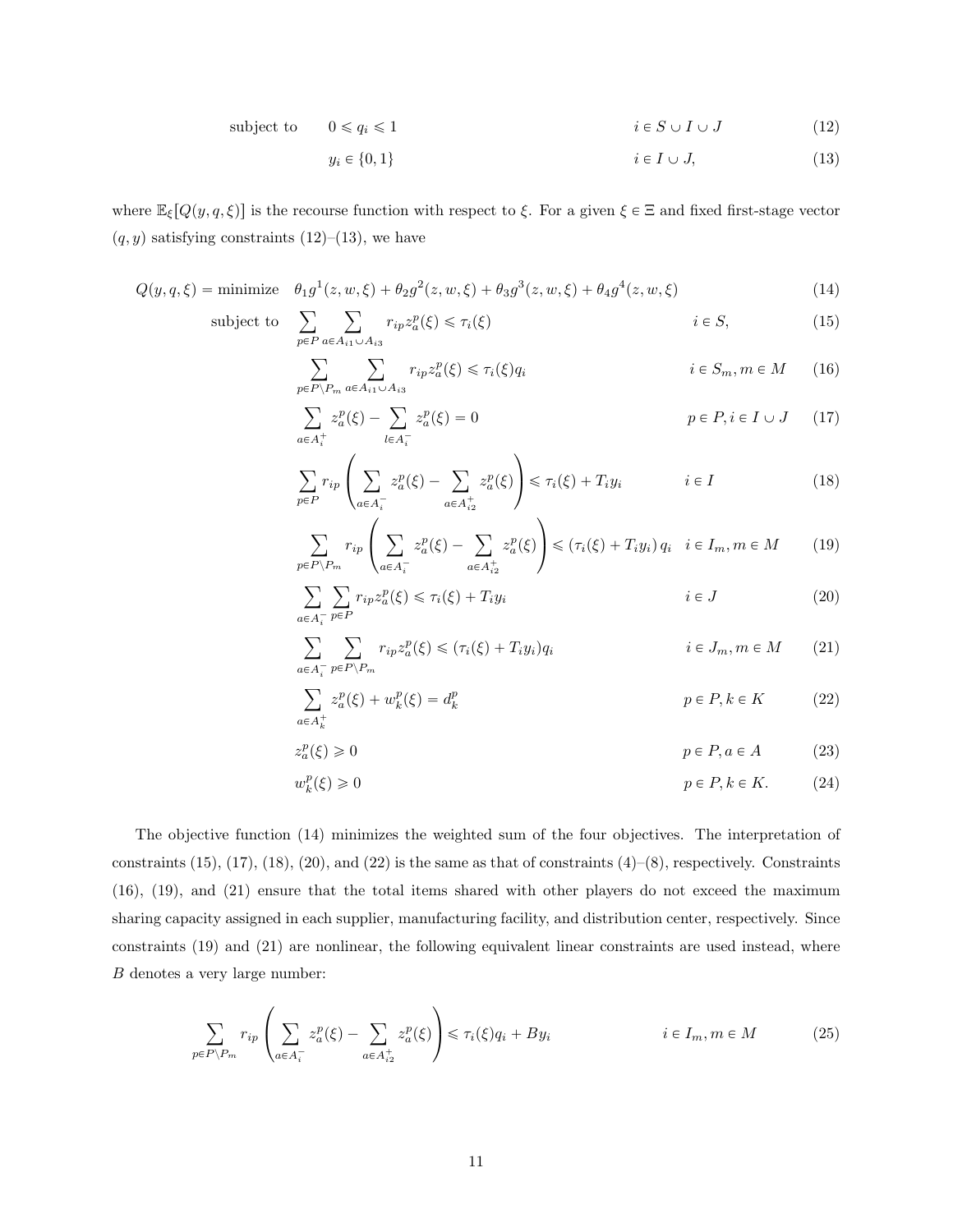$$
\sum_{p \in P \backslash P_m} r_{ip} \left( \sum_{a \in A_i^-} z_a^p(\xi) - \sum_{l \in L_{iz}^+} z_a^p(\xi) \right) \leqslant (\tau_i(\xi) + T_i) q_i + B(1 - y_i) \qquad i \in I_m, m \in M \tag{26}
$$

$$
\sum_{a \in A_i^-} \sum_{p \in P \backslash P_c} r_{ip} z_a^p(\xi) \leq \tau_i(\xi) q_i + By_i \qquad i \in J_m, m \in M \tag{27}
$$

$$
\sum_{a \in A_i^-} \sum_{p \in P \backslash P_m} r_{ip} z_a^p(\xi) \leq (\tau_i(\xi) + T_i) q_i + B(1 - y_i) \qquad i \in J_m, m \in M. \tag{28}
$$

# 4. Algorithm for the SCIND

In this section, we present a Monte-Carlo simulation technique based on the sample average approximation (SAA) scheme (Shapiro and Homem-de Mello, 1998; Mak et al., 1999) to solve the SCIND. From the stochastic supply chain design literature, we note that the SAA scheme is an efficient algorithm that has been successfully used to obtain high-quality solutions for complex stochastic problems (see for instance, Santoso et al., 2005; Contreras et al., 2011; Martel and Klibi, 2016, and references therein). The SAA scheme relies on the idea of generating a large number of random scenarios and estimating the expected value function using the associated sample average function. A candidate solution to the SCIND is then constructed by solving a deterministic optimization problem.

In the SAA scheme, a random sample  $N = \{ \xi^1, ..., \xi^{|N|} \}$  of realizations of the random vector  $\xi$  is generated, and the second-stage expectation  $\mathbb{E}_{\xi}[Q(y, q, \xi)]$  is approximated by the sample average function

$$
\frac{1}{N} \sum_{n \in N} \left( \theta_1 g^1(z, w, \xi^n) + \theta_2 g^2(z, w, \xi^n) + \theta_3 g^3(z, w, \xi^n) + \theta_4 g^4(z, w, \xi^n) \right)
$$

Therefore, the original problem is approximated by the SAA problem:

minimize 
$$
\theta_1 \sum_{i \in J \cup I} f_i y_i + \frac{1}{N} \sum_{n \in N} \left( \theta_1 g^1(z, w, \xi^n) + \theta_2 g^2(z, w, \xi^n) + \theta_3 g^3(z, w, \xi^n) + \theta_4 g^4(z, w, \xi^n) \right)
$$
 (29)

 $\mathop{\mathrm{subject}}$  to

 $p$ 

$$
\sum_{p \in P} \sum_{a \in A_{i1} \cup A_{i3}} r_{ip} z_a^{pn} \leqslant \tau_i^n \qquad i \in S, n \in N \tag{30}
$$

.

$$
\sum_{i \in P \backslash P_m} \sum_{a \in A_{i1} \cup A_{i3}} r_{ip} z_a^{pn} \leqslant \tau_i^n q_i \qquad i \in S_m, m \in M, n \in N \tag{31}
$$

$$
\sum_{a \in A_i^+} z_a^{pn} - \sum_{a \in A_i^-} z_a^{pn} = 0
$$
\n
$$
p \in P, i \in I \cup J, n \in N
$$
\n(32)

$$
\sum_{p \in P} r_{ip} \left( \sum_{a \in A_i^-} z_a^{pn} - \sum_{a \in A_{i2}^+} z_a^{pn} \right) \leqslant \tau_i^n + T_i y_i \qquad i \in I, n \in N \tag{33}
$$

$$
\sum_{p \in P \backslash P_m} r_{ip} \left( \sum_{a \in A_i^-} z_a^{pn} - \sum_{a \in A_{i2}^+} z_a^{pn} \right) \leqslant (\tau_i^n + T_i y_i) q_i \qquad i \in I_m, m \in M, n \in N \tag{34}
$$

$$
\sum_{a \in A_i^-} \sum_{p \in P} r_{ip} z_a^{pn} \leqslant \tau_i^n + T_i y_i \qquad i \in J, n \in N \tag{35}
$$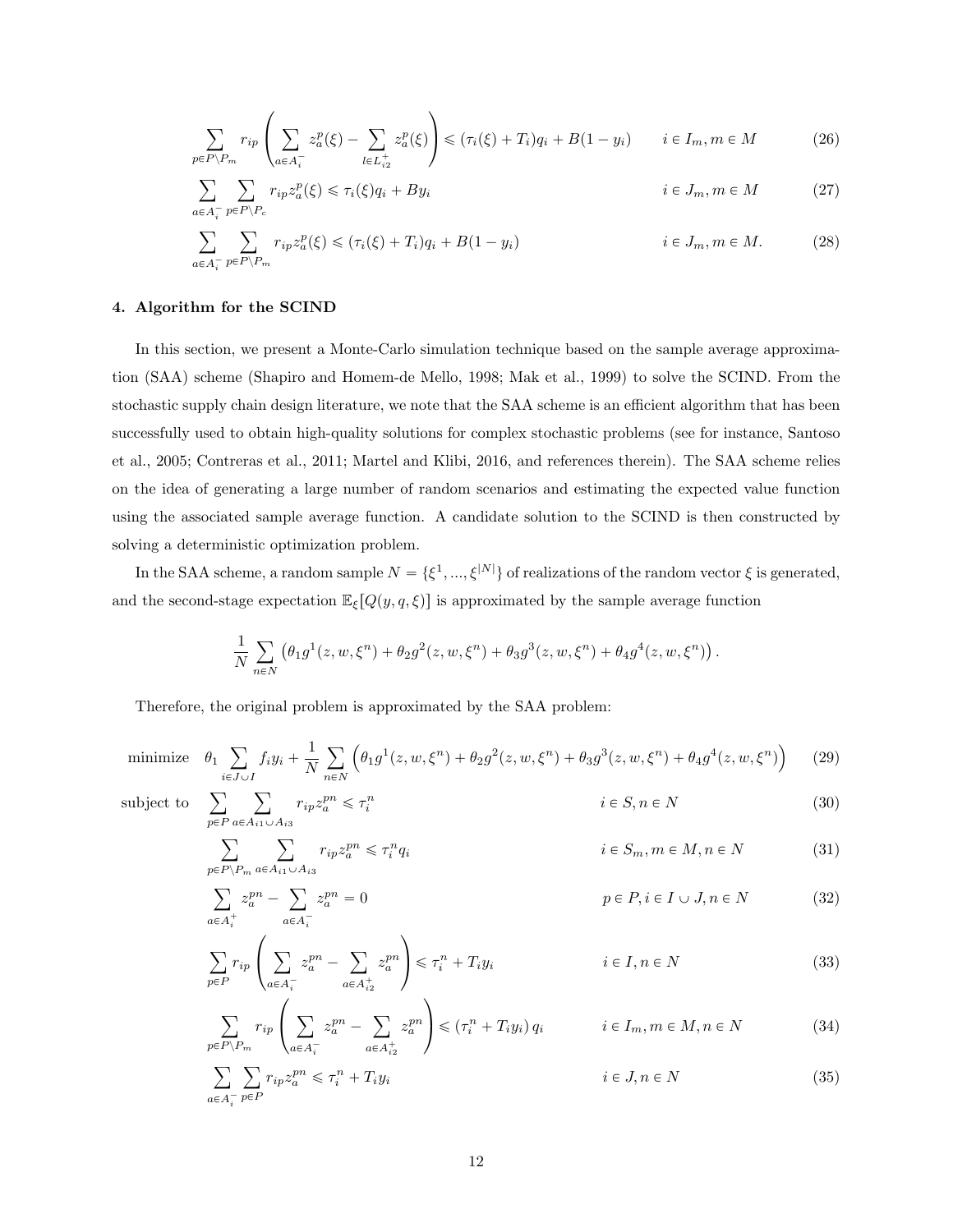$$
\sum_{l \in A_i^-} \sum_{p \in P \backslash P_m} r_{ip} z_a^{pn} \le (\tau_i^n + T_i y_i) q_i \qquad i \in J_m, m \in M, n \in N \tag{36}
$$

$$
\sum_{a \in A_k^+} z_a^{pn} + w_k^{pn} = d_k^p
$$
\n
$$
p \in P, k \in K, n \in N
$$
\n(37)

$$
z_a^{pn} \geqslant 0 \tag{38}
$$

$$
w_k^{pn} \geqslant 0 \tag{39}
$$

$$
0 \le q_i \le 1 \tag{40}
$$

$$
y_i \in \{0, 1\} \qquad \qquad i \in I \cup J,\tag{41}
$$

where  $C_a^{pn}$  and  $\tau_i^n$  denote the realization of the uncertain parameters of scenario n, and  $z_a^{pn}$  and  $w_k^{pn}$  the value of the decision variables of scenario  $n \in N$ . Given that  $g^2(z, w, \xi^n)$  and  $g^3(z, w, \xi^n)$  are nonlinear functions, the following constraints are used to linearize them:

$$
\eta_{cost}^{n} \geq \frac{\sum\limits_{i \in I_m \cup J_m} f_i y_i + \sum\limits_{a \in A} \sum\limits_{p \in P_m} c_a^{pn} z_a^{pn}}{TC_m^n} - \frac{\sum\limits_{i \in I_{m'} \cup J_{m'}} f_i y_i + \sum\limits_{a \in A} \sum\limits_{p \in P_{m'}} c_a^{pn} z_a^{pn}}{TC_{m'}^n} \qquad m, m' \in M, m \neq m', n \in N
$$
\n(42)

$$
\eta_{loss}^n \geq \frac{\sum_{k \in K} \sum_{p \in P_m} C_p w_k^{pn}}{\Lambda_m^n} - \frac{\sum_{k \in K} \sum_{p \in P_{m'}} C_p w_k^{pn}}{\Lambda_{m'}^n} \qquad m, m' \in M, m \neq m', n \in N,
$$
\n(43)

where  $\eta_{cost}^n$  and  $\eta_{loss}^n$  are the maximum relative difference in cost and unmet demand between members of the coalition, respectively. Given that obtaining the optimal values of  $TC_m(\xi)$  and  $\Lambda_m(\xi)$  involves solving SSCD with the SAA scheme for every company  $m \in M$ , we approximate these values with  $TC_m^n$  and  $\Lambda_m^n$ defined as follows:

$$
TC_m^n = \sum_{i \in I_m \cup J_m} f_i \bar{y}_{im}^n + \sum_{a \in A} \sum_{p \in P_m} c_a^{pn} \bar{z}_{am}^{pn} , \qquad \Lambda_m(\xi) = \sum_{k \in K} \sum_{p \in P_m} C_p \bar{w}_{km}^{pn},
$$

where  $(\bar{y}_{im}^n, \bar{z}_{am}^{pn}, \bar{w}_{km}^{pn})$  is an optimal solution of the first-stage problem of SSCD under the same scenario  $n \in N$  considered in the first-stage problem of the SCIND.

Kleywegt et al. (2002) show that under mild regularity conditions, the optimal solution value and the optimal solution converge with probability one to their true counterparts, as the sample size  $|N|$  increases. Moreover, the optimal solution converges to an optimal solution of the true problem with probability approaching one exponentially fast. We can estimate the sample size  $|N|$  needed to obtain an  $\epsilon$ -optimal solution to the original problem. However, it is known that such sample size estimate is too conservative for practical applications. Therefore, a less conservative way is to find a trade-off between the quality of the obtained solution and the computational time needed to solve the SAA problem  $(29)$ – $(43)$ . In this approach, the SAA scheme includes repeated solutions of smaller SAA problems with independent samples rather than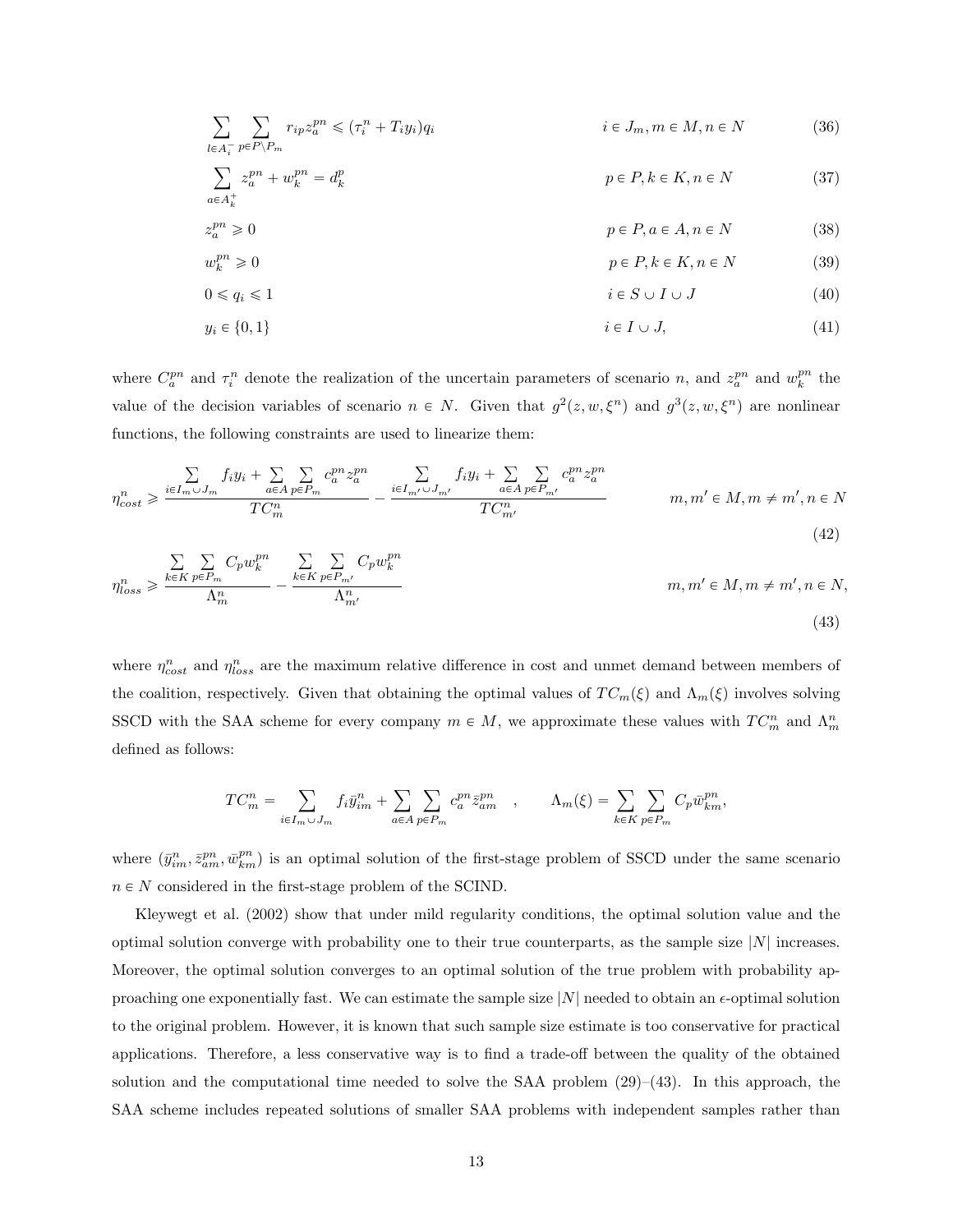solving one large-scale SAA problem. Statistical confidence intervals are then computed on the quality of the estimated solutions. We now describe this procedure. In Section 5, we show how to select a sample size that can produce tight and accurate statistical bounds.

- 1. Generate a set of independent sample  $M = \{N_1, ..., N_{|M|}\}\.$  For each sample  $N_m = \{\xi_m^1, ..., \xi_m^{|N|}\}\,$  solve the corresponding SAA problem  $(29)$ – $(43)$ .
- 2. Let  $v^{N_m}$ ,  $m = 1, ..., |M|$  be the corresponding optimal objective value to the sample  $\xi_m^{|N|}$ . The average objective value of all optimal solutions and their variance can be computed as follows:

$$
\overline{v}_{M}^{N} = \frac{1}{|M|} \sum_{m \in M} v^{N_{m}},
$$
  

$$
\sigma_{\overline{v}_{M}^{N}}^{2} = \frac{1}{|M|(|M|-1)} \sum_{m \in M} (v^{N_{m}} - \overline{v_{M}^{N}})^{2}.
$$

We note that  $\bar{v}_M^N$  is a statistical lower bound for the optimal objective value of the problem (11)–(13), and  $\sigma^2$  is the estimated variance of the statistical lower bound (Mak et al., 1999).

3. Select a feasible solution  $(\bar{y}, \bar{q})$  of the original problem. For instance, we can use one of the obtained solutions  $(\hat{y}_N^m, \hat{q}_N^m)$  of the SAA problem  $(29)-(43)$  to estimate the true objective function  $(11)$  as follows:

$$
\hat{v}_{N'}(\bar{y},\bar{q})=\theta_1\sum_{i\in J\cup I}f_i\bar{y}_i+\frac{1}{N'}\sum_{n\in N'}\sum_{e=1}^4\theta_e g^e(z^*,w^*,\xi^n),
$$

where  $\xi^1, ..., \xi^{N'}$  is a sample of size |N'| generated independently of the sample used in the SAA problem to obtain  $\bar{y}$  and  $\bar{q}$ . Given that the variables of the first stage  $(\bar{y}, \bar{q})$  are fixed for each sample,  $z^*$  and  $w^*$  are the best optimal solution of the second-stage problem among all samples. It is noted that the estimation of the true objective function  $(\hat{v}_{N'}(\bar{y}, \bar{q}))$  is an estimate of the upper bound on the optimal solution of the original problem, since the first-stage variables  $(\bar{y}, \bar{q})$  used in the second stage are feasible. Assuming the sample  $\xi^1, ..., \xi^{N'}$  is independent identically distributed (iid), we can estimate the variance of  $\hat{v}_{N'}(\bar{y}, \bar{q})$  as follows:

$$
\sigma_{N'}^2(\bar{y},\bar{q})=\frac{1}{|N'|\big(|N'|-1\big)}\sum_{n\in N'}\left(\theta_1\sum_{i\in J\cup I}f_i\bar{y}_i+\sum_{e=1}^4\theta_e g^e\big(z^*,w^*,\xi^n\big)-\hat{v}_{N'}(\bar{y},\bar{q})\big)\right)^2.
$$

4. The absolute optimality gap of the obtained solution and its variance are calculated according to the lower and upper bound estimations on the optimal objective value of the original problem  $(11)–(13)$ computed in steps 2 and 3:

$$
gap(\bar{y}, \bar{q}) = \hat{v}_{N'}(\bar{y}, \bar{q}) - \bar{v}_M^N,
$$
  

$$
\sigma_{gap}^2 = \sigma_{N'}^2(\bar{y}, \bar{q}) + \sigma_{\bar{v}_M^N}^2.
$$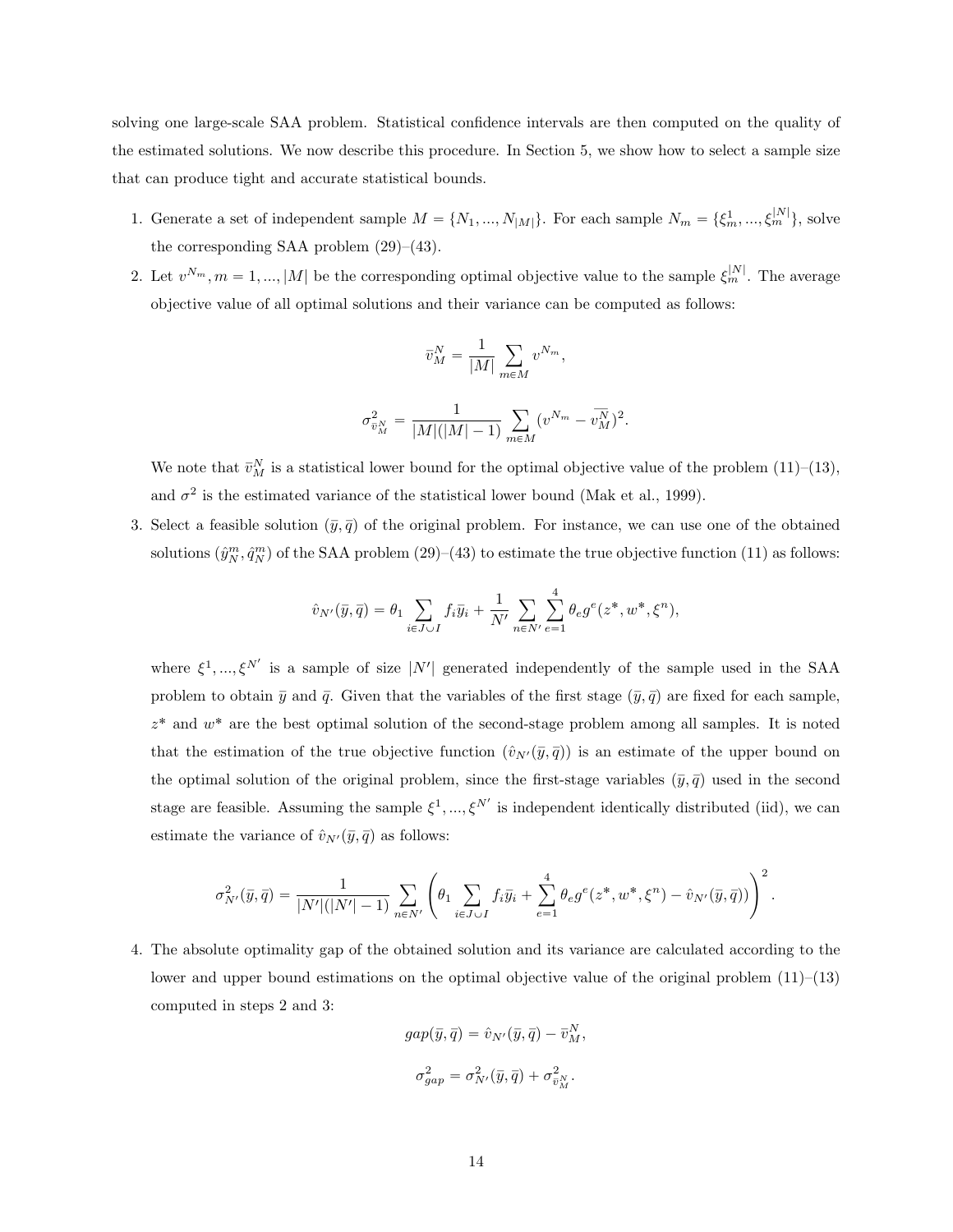#### 5. Computational Experiments

In this section, we present the results of computational experiments to analyze the efficiency and efficacy of the proposed algorithm. We first discuss implementation details concerning the convergence of the SAA algorithm under different continuous probability distributions. We then present an extensive sensitivity analysis of the proposed model to show the effect of different levels of uncertainty and flexibility on the performance of the resilient network under uniform and gamma distributions. Finally, we assess the robustness and challenges of the proposed model on instances with up to 117 nodes and six collaborating companies. These instances are different in terms of the number of nodes, products and companies as shown in Table 1. We considered an incomplete graph representing an intertwined supply network. All formulations and algorithms were coded in C and run on an Intel Xeon E5-2687W v3 processor at 3.10 GHz in a Linux environment. The formulations were implemented using the Callable Library of CPLEX 12.9.

| Instance size   |    |    |    |    |    |
|-----------------|----|----|----|----|----|
| Companies $ M $ | 2  | 3  | 5  | 5  |    |
| Suppliers $ S $ | 3  | 5  | 6  |    | 9  |
| Producers $ I $ | 3  | 5  | 6  | 8  | 9  |
| $DCs$  J        | 3  | 5  | 6  | 8  | 9  |
| Products $ P $  | 6  | 10 | 12 | 16 | 18 |
| Customers $ K $ | 30 | 50 | 60 | 80 | 90 |
| Nodes           |    | 65 | 78 |    |    |

#### 5.1. Description of Data

We next describe the procedure that is applied to randomly generate different test instances with respect to the deterministic parameters and disruption scenarios.

#### 5.1.1. Deterministic Parameters

Different instances are randomly generated using the procedure described in Cordeau et al. (2006). The instances differ in terms of the number of suppliers  $(|S|)$ , the number of production facilities  $(|I|)$ , the number of distribution centers  $(|J|)$ , the number of customers  $(|K|)$ , the number of products  $(|P|)$ , and the number of companies  $(|M|)$  in the coalition. For a problem with  $|K| = n$ , the number of suppliers, production facilities, distribution centers, and products of each company is randomly generated such that  $|S| = |I| = |J| = |n/10|$ and  $|P| = |n/5|$ . Since a facility may produce or store products of other companies, we randomly select the facilities that can produce or store each product.

The capacity structure is determined as follows. The unit capacity consumption rate of product  $p \in P$ in facility  $i \in S \cup I \cup J$  is randomly generated from the integer set  $\{1, ..., 15\}$  with a uniform distribution. Let  $u_m$  be the total capacity needed to meet the total demand for company  $m \in M$ , and  $|S_m|, |I_m|, |J_m|$  be the number of facilities (suppliers, manufactures, distribution centers) of company  $m \in M$ . The minimum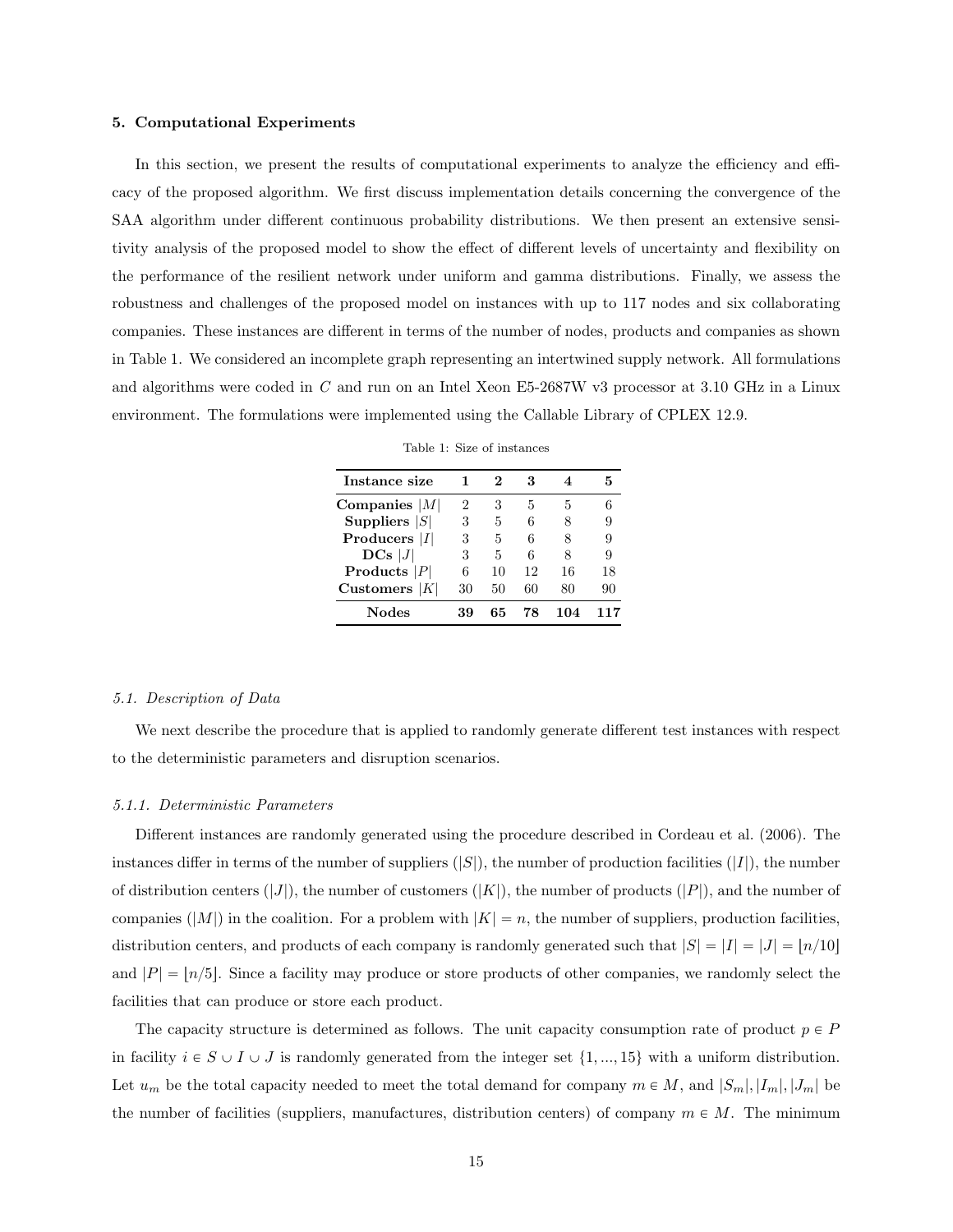capacity of each facility is the total capacity divided by the number of facilities owned by each company (i.e.,  $\bar{u}_{s_m} = u_m/|S_m|$ . The initial capacity of a facility  $(\bar{\tau}_i)$  is randomly selected from the set  $[\alpha \bar{u}, \beta \bar{u}]$  using a uniform distribution. We assumed that  $\alpha = 1$  and  $\beta = |S_c| \vee |I_c| \vee |J_c|$ .

The cost structure is determined based on a case study discussed by Martel and Klibi (2016). A fixed charge cost  $(\bar{f})$  for capacity expansion of each type of facilities (production facilities and distribution centers) is randomly generated in an interval shown in Table 2 using a uniform distribution. Afterwards, the fixed charge cost of each facility is randomly selected from the set  $\left[\alpha \cdot \overline{f}, \beta \cdot \overline{f}\right]$ , where  $\alpha = 0.75$  and  $\beta = 1.25$ , multiplied by  $\bar{\tau}_i/\sum_{i\in I}\bar{\tau}_i$ . It ensures that the fixed capacity expansion cost of each facility is relative to its size. The original freight cost  $(\bar{c}_a^p)$  of product  $p \in P_m$  on arc  $a \in A_1$  is randomly generated using a uniform distribution in an interval shown in Table 2. The freight cost of product  $p \in P_m$  on arc  $a \in A_2 \cup A_3$  is at most 50% more expensive than the price shown in Table 2, since the origin or the destination of the shipment belongs to another company. The demand of products and the penalty cost of unsatisfied demand are randomly generated in the interval  $[10000, 40000]$  and  $[60, 150]$  using a uniform distribution, respectively.

Finally, parameters  $\theta_1$ ,  $\theta_2$ ,  $\theta_3$ , and  $\theta_4$  in objective function (29) reflect the weights to scale the values of different objectives to the same level of measurement:

$$
\theta_1 = \theta
$$
,  $\theta_2 = \alpha_1(1 - \theta)$ ,  $\theta_3 = \alpha_2(1 - \theta)$ ,  $\theta_4 = 0.1\theta$ .

Parameters  $\alpha_1$  and  $\alpha_2$  reflect weights to prioritize the fairness in unmet demand cost over the logistic cost (capacity expansion and freight costs). According to the comparison of different solutions we obtained through applying different weights to the multiple objectives, we conclude that  $\theta_1 = 0.3$ ,  $\alpha_1 = 10000$ , and  $\alpha_2 = 200000$  are the most proper weights that help the algorithm find an efficient solution.

## 5.1.2. Disruption Scenarios Generation

We generate a set of random scenarios  $N = \{\xi^i, ..., \xi^{|N|}\}\$ as a set of realizations of the random vector  $\xi$ for the SAA algorithm. We assume that only a part of the set belongs to disruptive scenarios, which are randomly generated with uniform and gamma distributions. The rest of the set is the same base scenario, a given realization of uncertain data without disruptions. To reduce the computational time, we consider a subset of N, which includes one base scenario along with all disruptive scenarios. Accordingly, we incorporate a random weight in the objective function that is associated with the base scenario. We generate a random number between 0 and 1 using a uniform distribution  $|N|$  times, and count the number of times  $(n_b)$  that the generated random number is greater than the given disruption probability. The number  $n_b$  is the weight of base scenario in the objective function.

The disruption scenarios are generated according to a disruption rate, a random number between 0 and 1 under uniform and gamma distributions that is generated independently for the uncertain capacity and freight cost  $(\delta_i(\xi)/\delta_a^p(\xi))$ . Recall that we consider disruptions in capacities and road accessibility at any level of the network. From a practical point of view, it is extremely rare to observe a 100% scale of disruption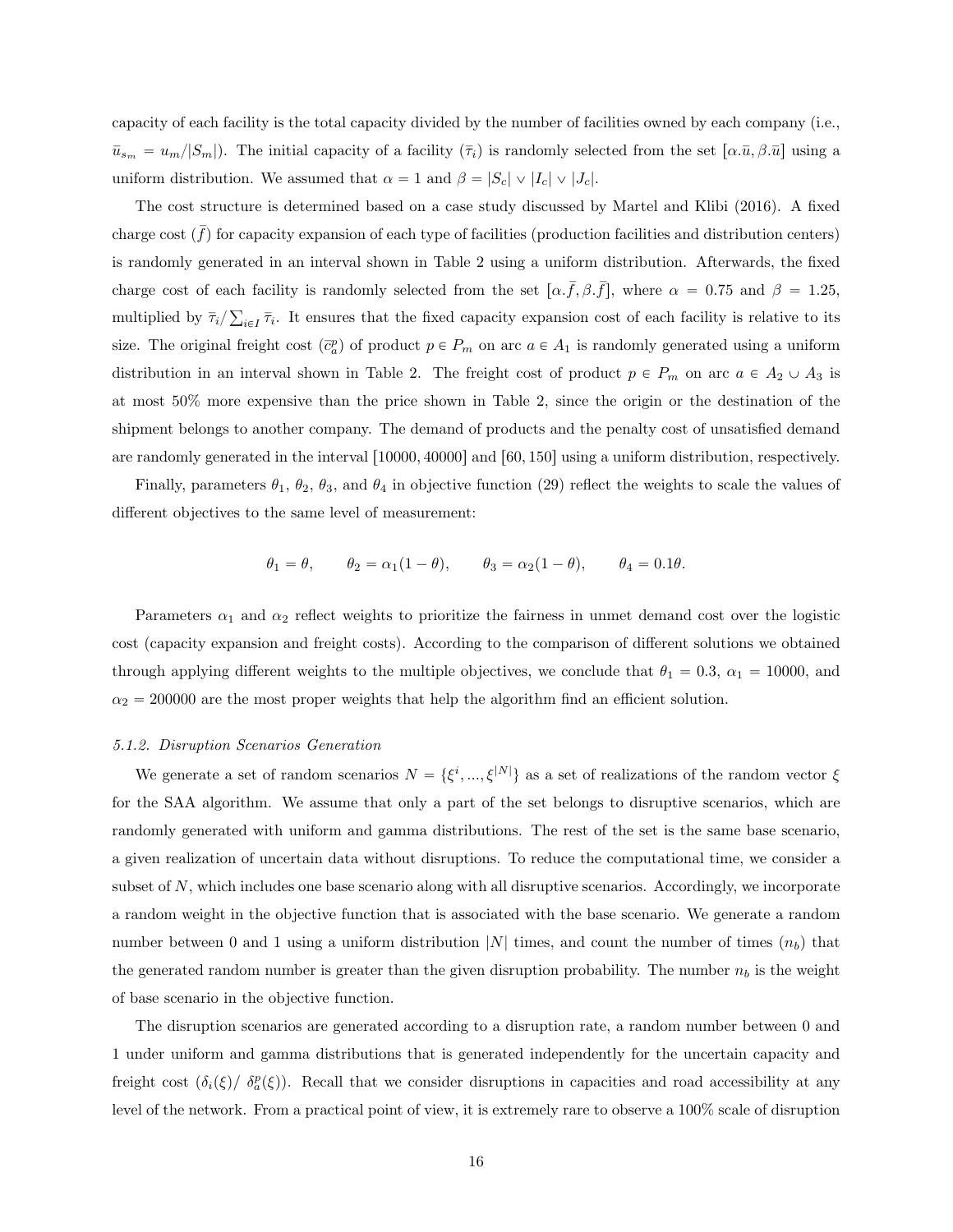such that all facilities and roads within a network become simultaneously affected by a disruption event. Therefore, we generate a random number between 0 and 1 using a uniform distribution for each facility and arc in the network. If the generated number associated with an entity in the network (node/arc) is less than the given disruption scale (i.e., 20%), that entity is considered to be affected by the disruption scenario. Therefore, we generate the stochastic capacities under uniform and gamma distributions as  $((1 - \delta_i(\xi)).\overline{\tau}_i)$ , and the stochastic freight cost under uniform and gamma distributions as  $((1+\delta_a^p(\xi)).\bar{c}_a^p)$  for only the facilities and arcs that are randomly selected to be disrupted under disruption scenario  $\xi$ .

Table 2: Freight and facility fixed costs

|                                  |                      |                   | Fixed Cost     |                             |                |                    |                    |
|----------------------------------|----------------------|-------------------|----------------|-----------------------------|----------------|--------------------|--------------------|
|                                  | Supplier to<br>Plant | Plant to<br>Plant | Plant to<br>DС | $DC$ to<br>$_{\mathrm{DC}}$ | DC to Customer | Plant              | $_{\rm DC}$        |
| $\rm Cost$<br>Interval<br>$($ \$ | (80, 120)            | (10, 60)          | (100, 200)     | (10, 60)                    | (20, 45)       | (2000000, 4000000) | (1000000, 2000000) |

# 5.2. Practical Convergence of the SAA Algorithm

The goal of the first set of experiments is to assess the practical convergence of the SAA algorithm. We are also interested in determining the proper number of independent samples  $|M|$  with size  $|N|$  to obtain the most efficient configuration of the algorithm. Recall that as the sample size  $|N|$  and number of replications |M| increase, the SAA algorithm provides better feasible solutions with tighter optimality gaps and smaller variance for the corresponding estimate, at the expense of increasing the computational time. Therefore, we seek a trade-off between the quality of the generated solution and computational time such that the algorithm provides a solution with a sufficiently small estimated optimality gap and small variance while the CPU time stays at a minimum. Different combinations of sample size  $|N| = \{50, 100, 200, 400\}$  and number of samples  $|M| = \{10, 20, 40, 60\}$  are considered to analyze the practical convergence of the SAA algorithm under both uniform and gamma distributions. Besides, a sample size  $|N'| = 10000$  is used to find fair estimations of actual optimal solution values. Figures 2 A and B represent the estimated optimality gap for different values of  $|N|$  and  $|M|$  under uniform and gamma distributions, respectively.

Figure 2 shows that the algorithm provides a more precise estimate of the optimality gap by increasing the number of SAA problems associated with a particular value of sample size  $|N|$  for both the uniform and gamma distributions. Figure 2 A indicates that the algorithm with sample size  $|N|=200$  obtains a more accurate optimality gap below 0.1% even with a small number of SAA problems considering uniform distribution. It is also observed that by choosing the sample size  $|N|=100$ , an increase on the number of problems  $|M|$  is required to obtain an accurate optimality gap below 0.1%. Figure 2 B indicates that by applying sample size  $|N|=200$ , a small number of SAA problems are needed to find a solution with an optimality gap below 0.1%. While using the other sample sizes, the optimality gap stays above 0.3%, even if the number of SAA problems is increased.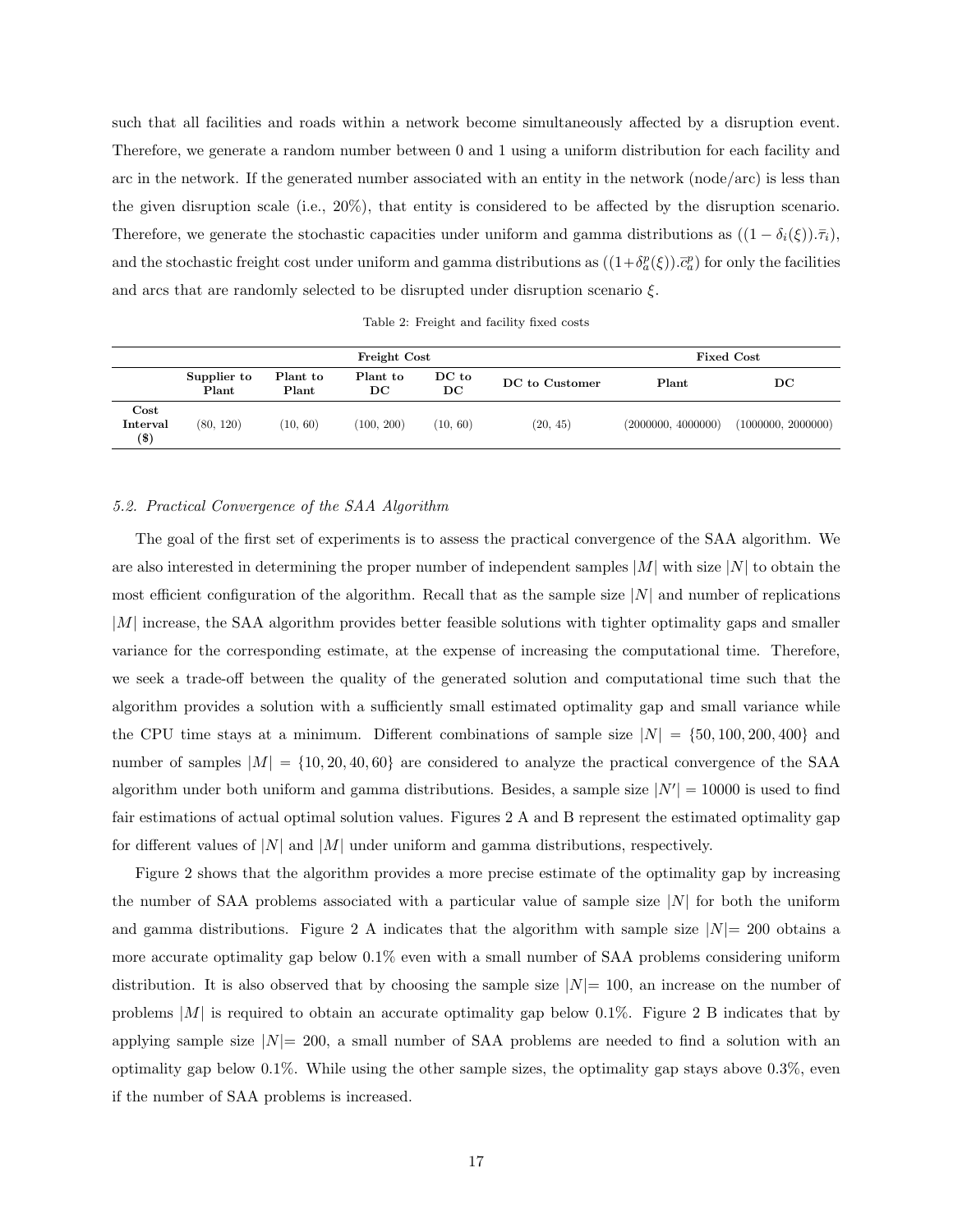

Figure 2: Optimality gap for the instance size 2 with different values of  $|N|$  and  $|M|$ .



Figure 3: Standard deviation for optimality gap for the instance size 2 with different values of  $|N|$  and  $|M|$ .

Figures 3 A and B show the standard deviation for the optimality gap over different sample sizes  $|N|$ and number of replications  $|M|$  under uniform and gamma distributions, respectively. These figures indicate that the standard deviation is significantly reduced by increasing the sample size for the uniform and gamma distributions. Besides, we observe that if we choose a large sample size  $|N|= 200$  and  $|N|= 400$ , the standard deviation for the optimality gap is reasonably small for both the uniform and gamma distributions, while for small sample sizes  $|N|=50$  and  $|N|=100$ , the standard deviation remains relatively high when the number of SAA problem is increased.

Figures 4 A and B represent the total CPU time spent for solving SAA problems over different values of  $|N|$  and  $|M|$  under the uniform and gamma distributions, respectively. Both figures show that the CPU time grows when increasing the number of SAA problems  $|M|$  and sample size  $|N|$ . It seems that the computational complexity increased almost linearly in  $|N|$  to solve the problems. We note that when we use a large sample size  $|N|$ , a small number of SAA problems  $|M|$  is required to have an accurate optimality gap and a small variance. Therefore, it is more reasonable to increase the size of the sample rather than the number of SAA problems. As a result, sample sizes  $|N|=200$  and  $|M|=20$  are used for the remaining sets of computational experiments.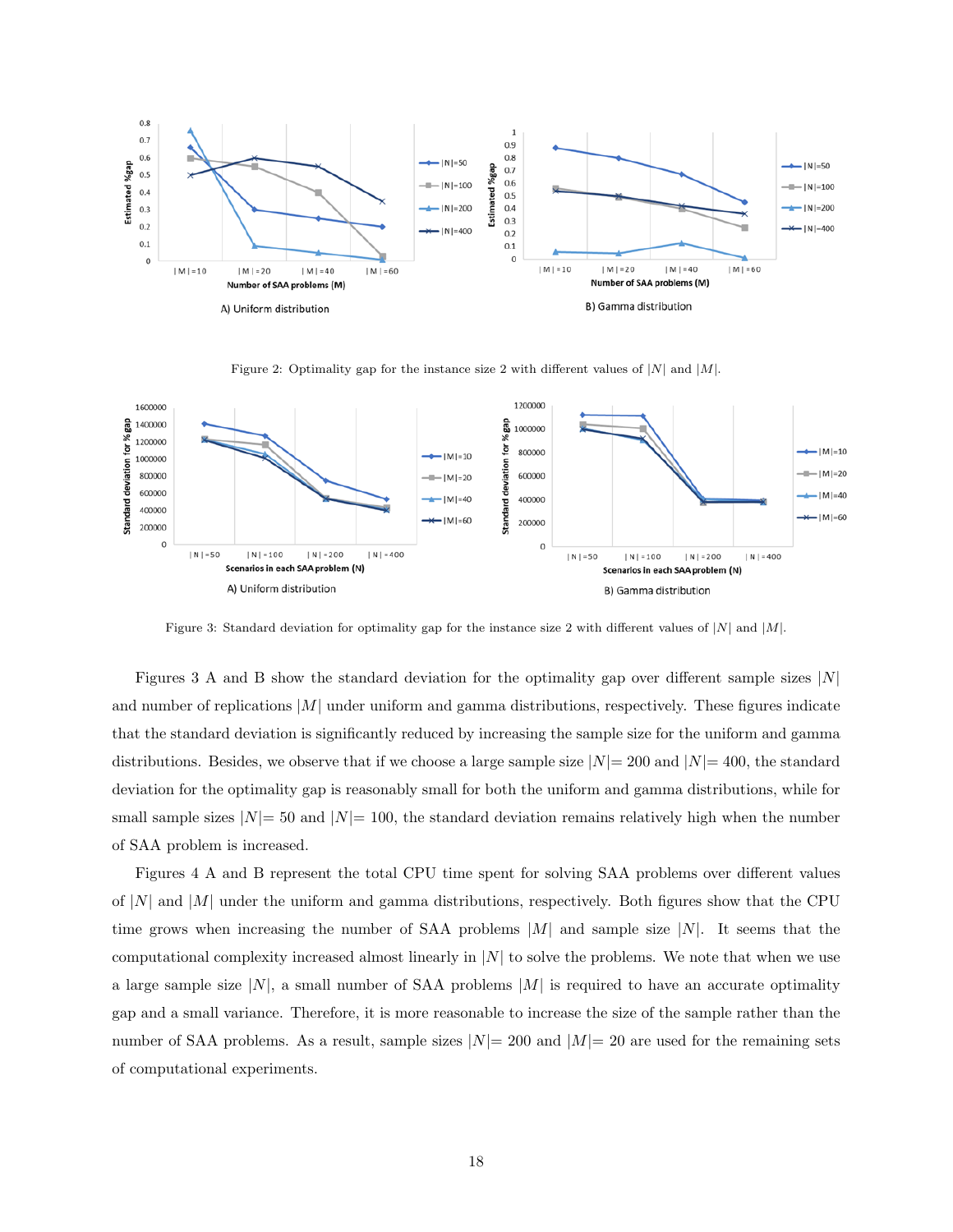

Figure 4: Total CPU time for the instance size 2 with different values of  $|N|$  and  $|M|$ .

# 5.3. Sensitivity Analysis

In this part of the experiments, we provide the results of a sensitivity analysis of the problem using different disruption scenarios associated with uncertainty in freight cost and capacity of facilities. For these experiments, we employ ten different performance indicators from the literature and evaluate them on different solution networks to assess their behavior when considering different levels of disruption from both design and performance perspectives.

## 5.3.1. Effects of Disruptions on Resilient Network Performance and Design

Evaluating resilience is a challenging task. Although there have been efforts in the literature to develop different metrics for resilience behavior (Cardoso et al., 2015), these often correspond to operational metrics. To evaluate the effect of collaboration from an operational perspective, we consider the following two indicators that focus on network performance:

$$
demand_{loss} = \frac{1}{M} \sum_{m \in M} \frac{demand_{loss}^{ind}(m) - demand_{loss}^{col}(m)}{demand_{loss}^{ind}(m)},
$$
\n
$$
(44)
$$

$$
cost_{saved} = \frac{1}{M} \sum_{m \in M} \frac{cost^{ind}(m) - cost^{col}(m)}{cost^{ind}(m)}.
$$
\n(45)

These metrics measure the impact of collaboration on total cost and demand loss, respectively, when compared to the stand-alone case where each coalition member  $m \in M$  operates independently.

Recall that we incorporate a weight for the base scenario in the objective function as its portion to the total number of scenarios in the set  $N$ , representing the disruption probability in the network. Figure  $5$ depicts the effect of different disruption probabilities (10% - 75%) on the network performance under the uniform and gamma distributions for problem size two. It shows that collaboration plays a significant role in improving network performance under disruptions. It indicates the designed ISN meets on average 40% to 100% of the unsatisfied demand in the stand-alone case disruption, while the cost is increased an average of at most 50%. We observe that by increasing the probability of disruption in the resilient ISN, the satisfied demand and cost are decreased. The reason is that there exists more variety of potential disruptions when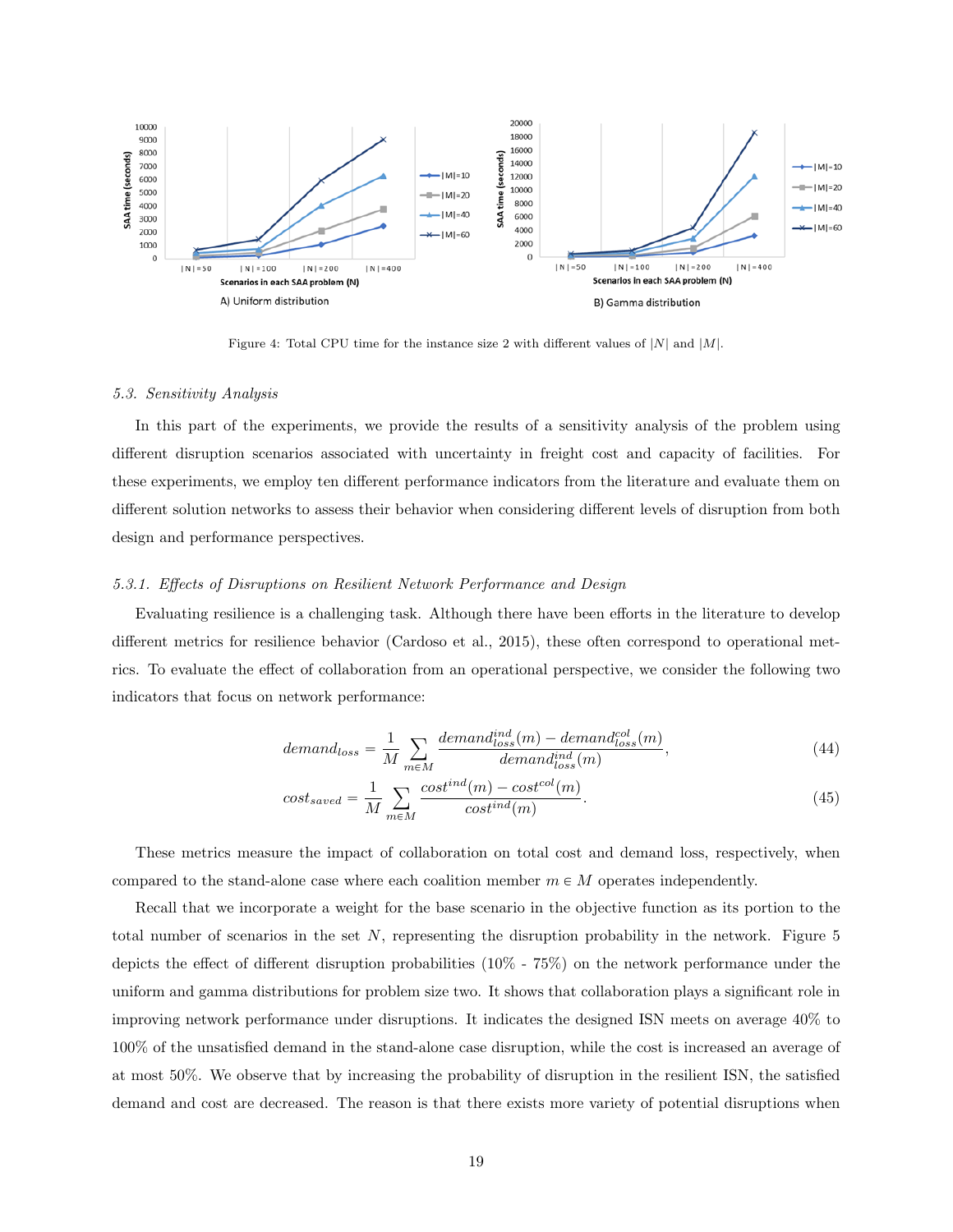a higher probability of disruption is considered.



Figure 5: Effect of disruption probability on the network performance (G and U stands for Gamma and uniform distributions, respectively).

We consider four further indicators corresponding to the network design, including node intensity, criticality, flow density, and network complexity.

- *Node intensity:* it is defined as the average of the utilized capacity of each node over its maximum capacity. The utilized capacity is the sum of the flows adjacent to each node.
- Criticality: it is assessed by critical nodes in a network. A node is critical when the ratio between the sum of inbound and outbound flows of the node and total flows of the network is greater than a target determined by decision-makers. In these experiments, we consider a 20% target.
- Density: it is the ratio between the number of arcs with the actual flow and the total number of arcs in the network.
- Complexity: it is evaluated by the number of nodes, products, and partners in a coalition.

| Problem size 2                                                     |                                  |      | Gamma distribution |      | Uniform distribution |      |      |      |
|--------------------------------------------------------------------|----------------------------------|------|--------------------|------|----------------------|------|------|------|
| Pobability of disruption scenarios 10% 25% 50% 75% 10% 25% 50% 75% |                                  |      |                    |      |                      |      |      |      |
| Intensity $(\%)$                                                   | 0.70                             | 0.66 | 0.67               | 0.55 | 0.78                 | 0.59 | 0.53 | 0.52 |
| Critical (number)                                                  | 1.80                             | 2.13 | 2.51               | 2.82 | 1.30                 | 2.50 | 2.98 | 3.08 |
| Density $(\%)$                                                     | 0.15                             | 0.14 | 0.15               | 0.15 | 0.19                 | 0.16 | 0.15 | 0.17 |
| Complexity                                                         | 3 players, 10 products, 65 nodes |      |                    |      |                      |      |      |      |

Table 3: Network design indicators

Table 3 shows the effect of the disruption probability on the network design metrics for both the uniform and gamma distributions. It shows that the number of critical nodes increases when increasing the probability of occurrence of disruption scenarios under the uniform and gamma distributions. However, we observe that the intensity of nodes (i.e., used capacity) slightly decreases when increasing the probability of disruption,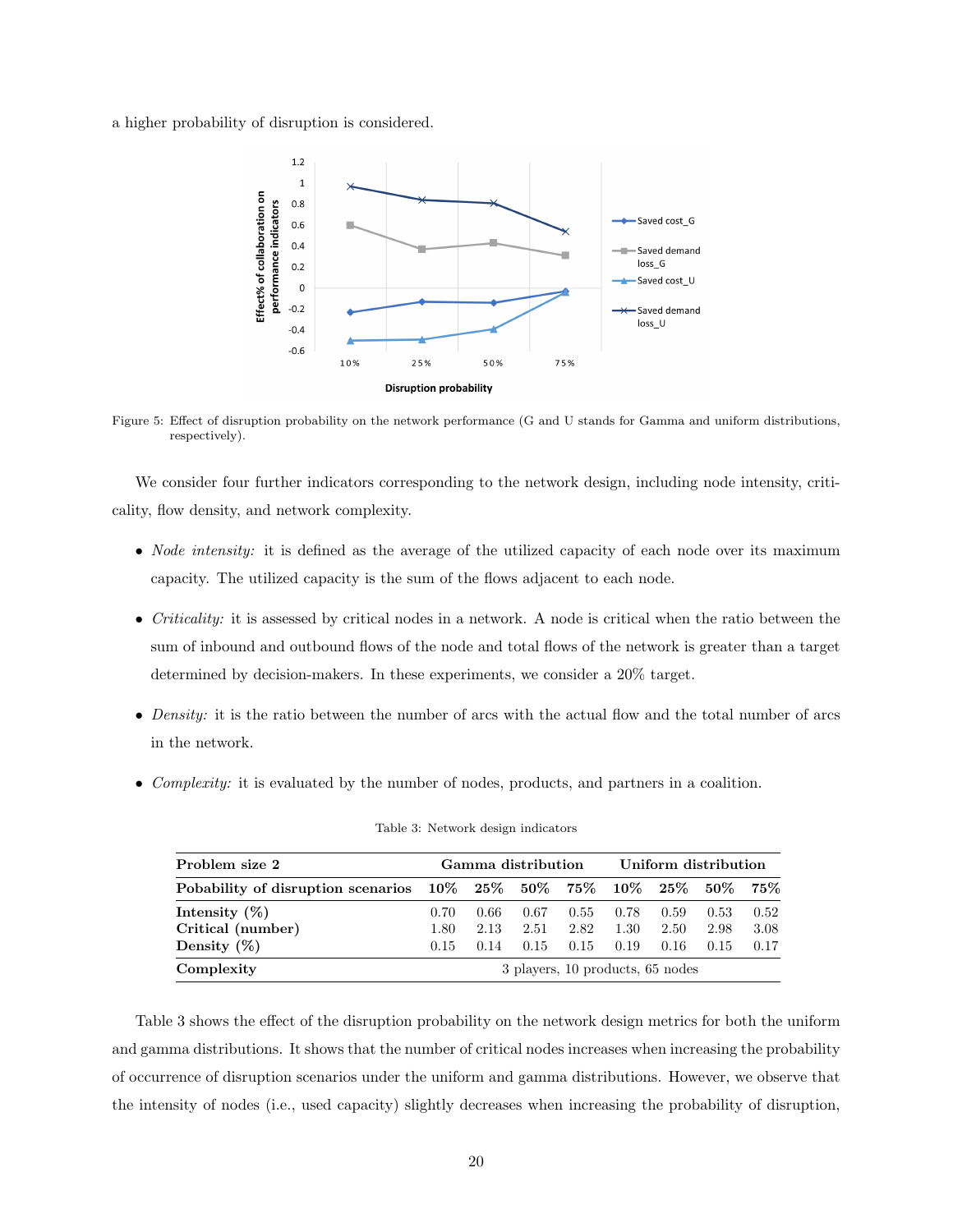given that the amount of satisfied demand decreases. Moreover, the probability of disruption seems not to have a major affect on the density rate under both distributions.

The following five metrics are applied from the design perspective to evaluate the impact of collaboration on a resilient network, including intensity, critical and density rates, shared capacity, and capacity expansion with and without collaboration. We say that a node is intense when capacity utilization is over 90%. The intensity rate is the ratio between the number of intense nodes in collaborative and stand-alone cases, that is:

$$
Intensity_{rate} = \frac{intense^{ind} - intense^{col}}{intense^{ind}}.
$$
\n(46)

Criticality and density rates are also assessed through the same logic as the intensity rate. Shared capacity is the average capacity of facilities shared with others in the coalition. The last indicator is the capacity expansion which is the total capacity extended in ISN and individual supply chains under disruptions. Table 4 presents the design indicators values under different probabilities of disruption considering both the uniform and gamma distributions.

| Problem size 2                           | Gamma distribution |         |         |         | Uniform distribution |         |         |      |
|------------------------------------------|--------------------|---------|---------|---------|----------------------|---------|---------|------|
| Probability of disruption scenarios      | $10\%$             | $25\%$  | $50\%$  | $75\%$  | $10\%$               | $25\%$  | $50\%$  | 75%  |
| Intensity rate                           | $-1.30$            | $-1.30$ | $-1.20$ | $-0.20$ | $-1.30$              | $-1.10$ | $-0.90$ | 0.02 |
| Criticality rate                         | 0.69               | 0.70    | 0.70    | 0.70    | 0.72                 | 0.73    | 0.69    | 0.68 |
| Density rate                             | 0.70               | 0.70    | 0.70    | 0.69    | 0.64                 | 0.67    | 0.71    | 0.68 |
| Shared capacity                          | 0.35               | 0.33    | 0.34    | 0.25    | 0.39                 | 0.28    | 0.35    | 0.19 |
| Capacity expansion without collaboration | 0.11               | 0.11    | 0.11    | 0.12    | 0.12                 | 0.14    | 0.11    | 0.12 |
| Capacity expansion with collaboration    | 0.02               | 0.06    | 0.13    | 0.15    | 0.14                 | 0.159   | 0.19    | 0.34 |

Table 4: Effect of disruption probability on collaboration role in the network design

From Figure 4, we note an improvement on collaboration in all indicators except the intensity rate. The negative value of intensity rate shows that the number of intense nodes under collaboration is greater than stand-alone case, since incorporating collaboration results in satisfying more demand under disruption, which causes an increase of capacity utilization. In contrast, collaboration results in less critical nodes and density in the network. Besides, we observed that changing the disruption probability does not affect the collaboration impact on the corresponding indicators except the intensity rate. Because there exists a higher variety of potential disruption scenarios when a higher probability of disruption is considered, and consequently, we may face severe disruptions that even a collaborative network cannot be fully resilient.

## 5.3.2. Disruption Scale

We are also interested in analyzing the effect of disruption scale on the resilience behavior of the network. Therefore, we assess the network of problem size two over different disruption scales ranging from 10% to 100%. For these experiments, we assume a 25% probability of disruption. Table 5 presents the effect of disruption scale on the network performance and design indicators.

This figure shows that the growing disruption scale deteriorates the collaboration impact on the design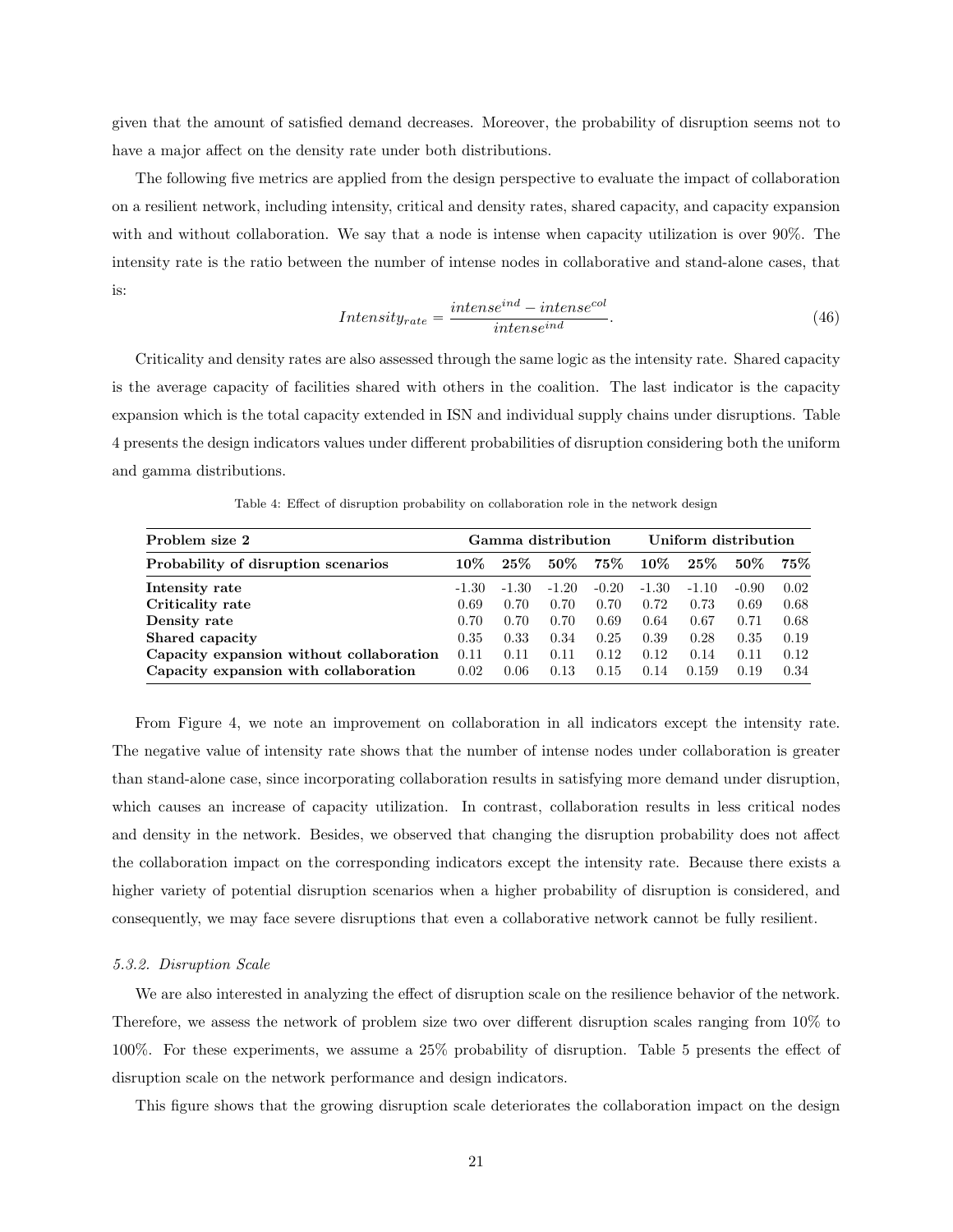| Problem size 2    |         | Gamma distribution |         |         | Uniform distribution |         |         |         |  |
|-------------------|---------|--------------------|---------|---------|----------------------|---------|---------|---------|--|
| Disruption scale  | $10\%$  | 25%                | $50\%$  | $100\%$ | $10\%$               | 25%     | $50\%$  | $100\%$ |  |
| Intensity rate    | $-0.67$ | $-1.30$            | $-1.40$ | $-1.80$ | $-0.55$              | $-1.10$ | $-0.90$ | $-1.00$ |  |
| Criticality rate  | 0.74    | 0.698              | 0.65    | 0.61    | 0.815                | 0.73    | 0.64    | 0.58    |  |
| Density rate      | 0.72    | 0.70               | 0.66    | $-0.04$ | 0.73                 | 0.67    | 0.67    | 0.59    |  |
| Shared capacity   | 0.30    | 0.33               | 0.38    | 0.34    | 0.28                 | 0.28    | 0.37    | 0.40    |  |
| Saved cost        | $-0.10$ | $-0.13$            | $-0.47$ | $-1.90$ | $-0.02$              | $-0.49$ | $-0.59$ | $-0.88$ |  |
| Saved demand loss | 0.68    | 0.37               | 0.47    | 0.61    | 0.96                 | 0.84    | 0.80    | 0.55    |  |
|                   |         |                    |         |         |                      |         |         |         |  |

Table 5: Effect of the disruption scale on the network performance and design

indicators, including intensity, criticality, density rates, and shared capacity of the network. Figure 6 indicates that a higher cost is required to satisfy almost the same demand by growing the scale of disruption in the network. For instance, under the uniform distribution, the network costs two times more than the standalone case to satisfy the demand loss by 61%, when the disruption scale is 100%, while the cost is almost the same as the stand-alone case to improve the same amount of unmet demand when the disruption scale is 10%.



Figure 6: Effect of the disruption scale on the network performance (G and U stands for gamma and uniform distributions, respectively).

# 5.4. Effects of Flexibility and Complexity on the Resilient Network Performance and Design

We next conduct a sensitivity analysis of the model for different levels of flexibility and complexity of the network. We are interested in observing how different levels of flexibility or complexity affect the ISN resilience behavior in design and performance.

# 5.4.1. Network Flexibility

We incorporate three resilience strategies simultaneously, including capacity expansion of plants and distribution centers, rerouting, and collaboration. In practice, several challenges and restrictions may not allow players to collaborate at every level of their supply chains. Therefore, we consider different levels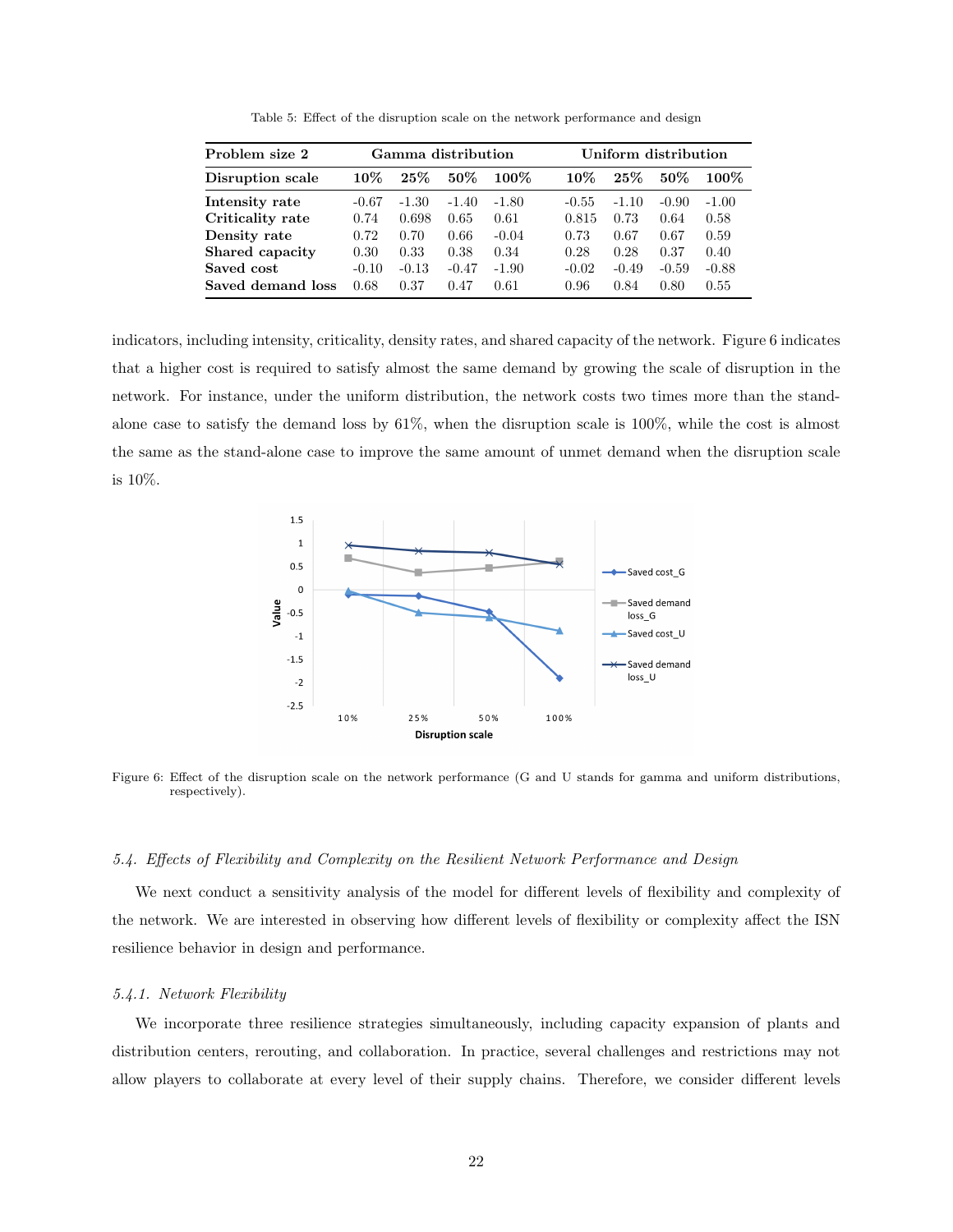of flexibility such that there is a probability for all nodes of the network to be eligible for rerouting or collaboration.

| Problem size 2                   | Gamma distribution |              |               |              | Uniform distribution |              |              |              |  |
|----------------------------------|--------------------|--------------|---------------|--------------|----------------------|--------------|--------------|--------------|--|
| flexibility                      | $25\%$             | $50\%$       | $75\%$        | $100\%$      | $25\%$               | 50%          | $75\%$       | $100\%$      |  |
| Intensity rate                   | $-1.73$            | $-1.65$      | $-1.30$       | $-1.20$      | -0.96                | $-0.85$      | $-0.76$      | $-0.64$      |  |
| Criticality rate<br>Density rate | 0.69<br>0.66       | 0.68<br>0.67 | 0.698<br>0.70 | 0.73<br>0.71 | 0.77<br>0.64         | 0.81<br>0.58 | 0.73<br>0.67 | 0.80<br>0.69 |  |
| Shared capacity                  | 0.37               | 0.34         | 0.33          | 0.32         | 0.32                 | 0.24         | 0.28         | 0.32         |  |

Table 6: Effect of flexibility level on the network design

Table 6 shows the network design and performance indicator values for different levels of flexibility, ranging from 25% to 100%. We observe that by increasing the flexibility level, the collaboration has a more significant effect on improving the resilience behavior from the performance perspective. However, from the design perspective, it only affects the intensity rate to obtain less intense nodes in the network. Other indicators, including criticality and density rates and shared capacity, are almost the same over different levels of flexibility.



Figure 7: Effect of flexibility on saved demand loss and cost (G and U stands for gamma and uniform distributions, respectively).

Figure 7 depicts the effect of different levels of flexibility on network operational metrics. As expected, by increasing the network flexibility, the saved demand loss and the corresponding cost are improved. We also note that changing the flexibility level has less effect on improving the demand loss under the gamma distribution than the uniform distribution.

## 5.4.2. Network Complexity

Recall that the complexity of a network is evaluated based on the number of nodes, products, and collaborating players in this paper. Therefore, we order networks by their level of complexity as shown in Table 1. The main challenge in a coalition is establishing a fair collaboration between partners. For this reason, we are interested in evaluating the fairness of collaboration in terms of cost and demand loss between partners by increasing the network complexity. Figure 8 A shows the effect of network complexity on the fairness of collaboration between partners under both the uniform and gamma distributions. In particular,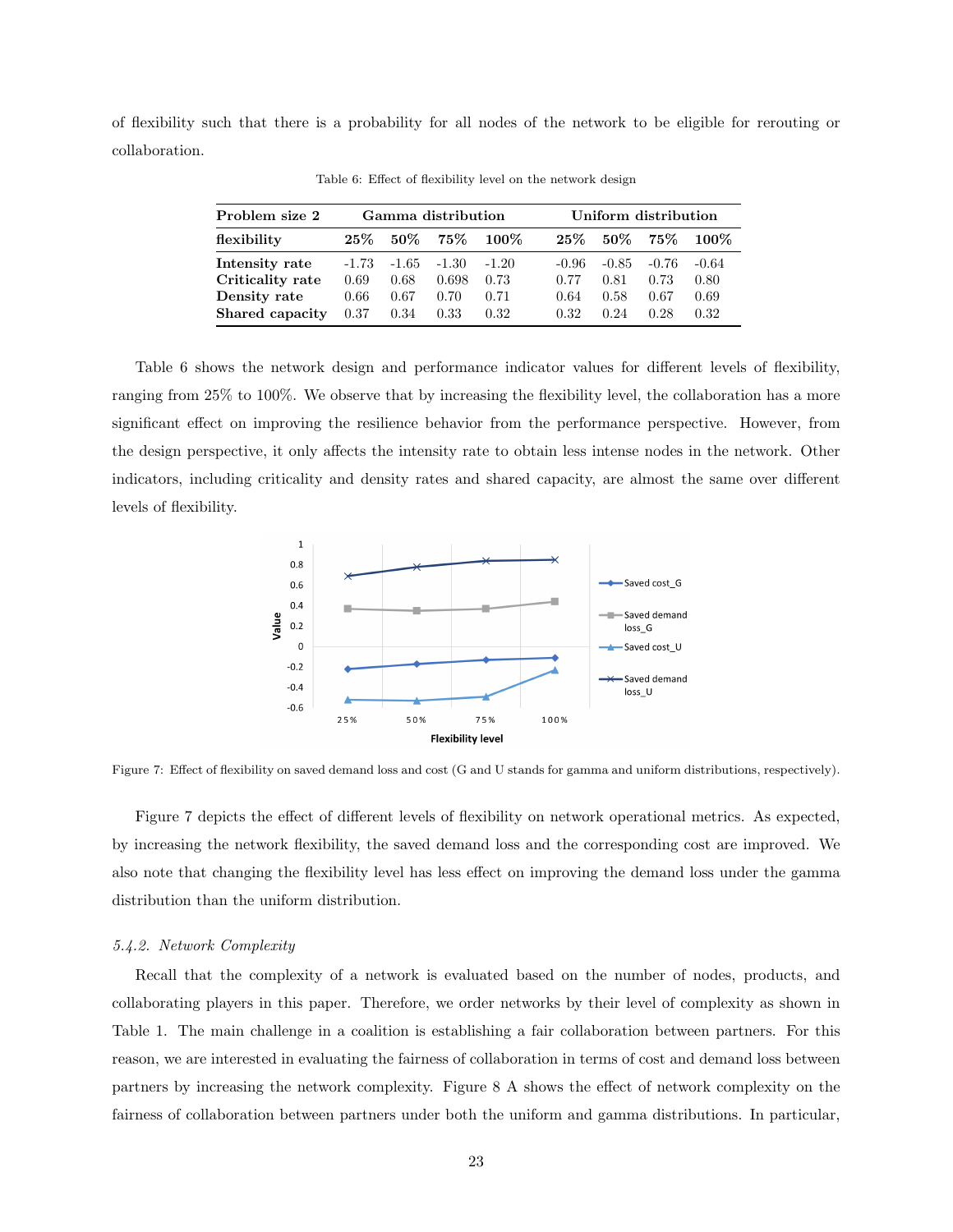it shows that fairness of demand loss is higher than fairness of the cost between partners over different levels of the network complexity for both distributions.



Figure 8: Effect of complexity on fairness of collaboration (A) and performance of the network (B) (G and U stands for gamma and uniform distributions, respectively).

When a network is more complex, it is more challenging to establish fairness between partners. For instance, in problem size one and two, when there are two or three players, the model obtained the optimal solution with less than 10% difference in the improvement of cost or demand loss between players when they are collaborating. The optimal solution of problem size five is less fair since there are six players in the coalition, and the network is much more extensive. Figure 8 B presents the effect of different levels of complexity on the network performance. It shows that collaboration has a more significant effect on network performance when the network is more complex. This figure supports the grand coalition property. Since more partners join a coalition, there are more potential resources to share within the network, which boosts the resilience ability of the network against disruptions.

Figure 9 shows the impact of collaboration on the design of resilient networks with different complexity. We observe that by increasing the complexity, collaboration has a more significant effect on the resilience behaviour of the network from the design perspective. Collaboration in more complex networks resulted in fewer critical nodes, lower density, and more shared capacity between partners in the network under disruption.

The last part of the computational experiments evaluates the performance of the SAA algorithm for different sizes of the problem with up to 117 nodes. Tables 7 and 8 present the summary of the computational results of the SAA algorithm under the gamma and uniform distributions, respectively.

| Problem size  | Size 1          | Size 2          | Size 3          | Size 4          | Size 5          |
|---------------|-----------------|-----------------|-----------------|-----------------|-----------------|
| Mean %GAP     | 0.11            | 0.06            | $-0.017$        | 0.06            | 0.03            |
| CI at $\%95$  | $(-0.03, 0.25)$ | $(-0.15, 0.27)$ | $(-0.15, 0.11)$ | $(-0.13, 0.25)$ | $(-0.16, 0.20)$ |
| SD for %GAP   | 38660.24        | 392956.40       | 346976.47       | 635992.31       | 639889.67       |
| Time(minutes) | 5.54            | 25.60           | 121.70          | 288.10          | 899.20          |

Table 7: Computational results for 10 instances using gamma distribution.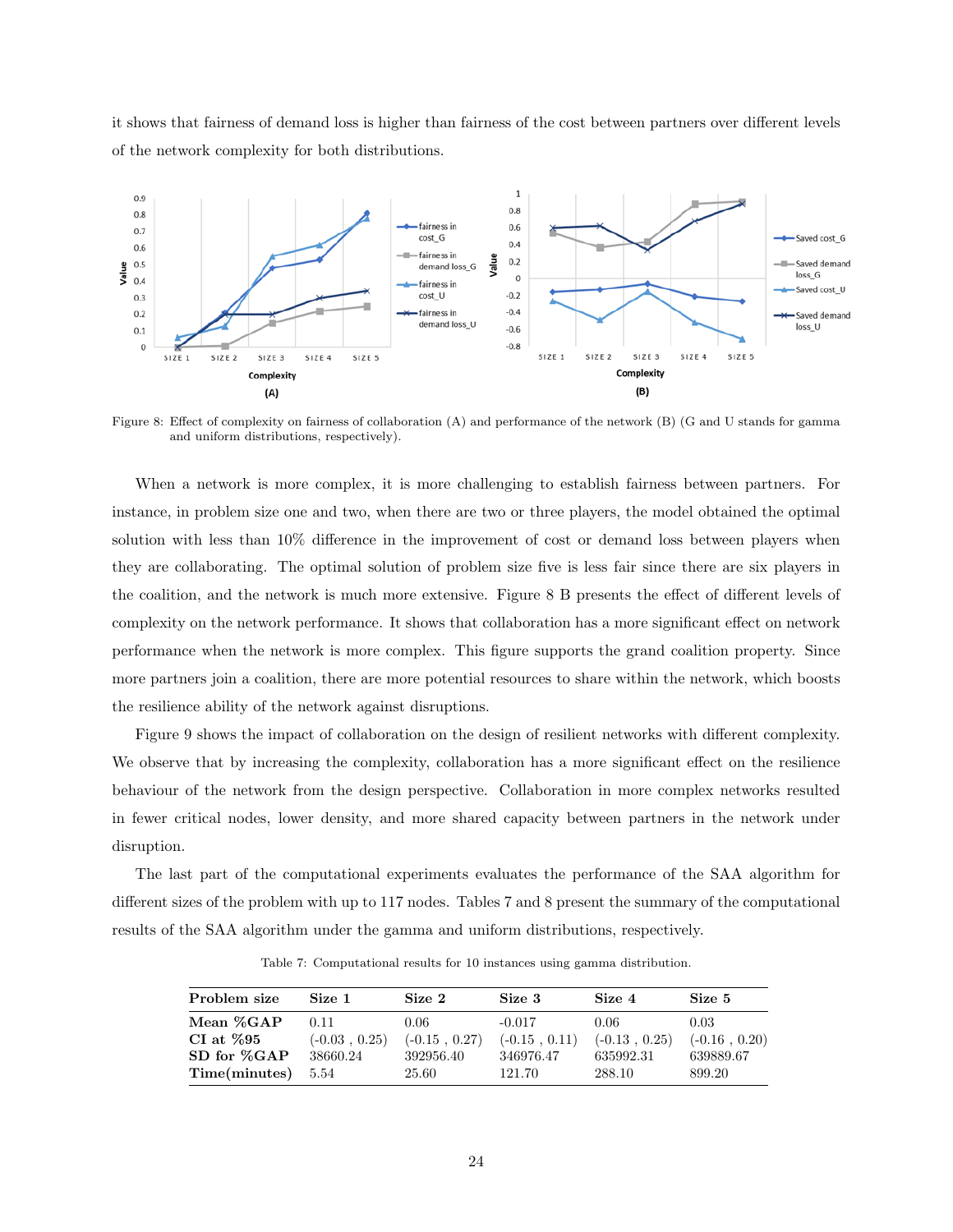

Figure 9: Effect of network complexity on collaboration role in the resilience network design (G and U stands for gamma and uniform distributions, respectively).

Table 8: Computational results for 10 instances using uniform distribution.

| Problem size   | Size 1          | Size 2          | Size 3       | Size 4          | Size 5          |
|----------------|-----------------|-----------------|--------------|-----------------|-----------------|
| Mean %GAP      | 0.09            | 0.01            | 0.49         | 0.05            | $-0.02$         |
| $CI$ at $\%95$ | $(-0.19, 0.37)$ | $(-0.19, 0.22)$ | (0.34, 0.64) | $(-0.11, 0.21)$ | $(-0.20, 0.15)$ |
| SD for %GAP    | 74651.09        | 532693.68       | 319872.37    | 535055.94       | 576401.48       |
| time(minutes)  | - 7.20          | 13.60           | 70.01        | 177.52          | 331.70          |

The results of both tables show the efficiency of the SAA algorithm for SCIND. Under both the uniform and gamma distributions, the SAA algorithm always obtained the best solutions with the estimated optimality gaps below 0.10%, except for the problem size three-under uniform distribution with 0.49%. The upper bound of the confidence intervals is always less than 0.38%, except for the same problem with 0.64%. The last observation is that the computational time for the SAA algorithm significantly grows by increasing the size and complexity of the problem.

# 6. Conclusion

The role of collaboration in the resilience ability of supply chains under disruption has become more visible in recent years. In this paper, we presented a two-stage stochastic optimization framework to design collaborative ISNs under multiple disruptions. We incorporated three different resilience strategies including capacity expansion, capacity sharing, and rerouting. The first-stage decisions determine how much companies have to extend their capacities, and how to form a fair collaboration in terms of the maximum percentage of capacity they will share with others. The second-stage decisions identify the optimal product flows according to the first-stage information and the realized uncertainty scenario. It provides guidelines to collaborate fairly in terms of the amount of capacity shared between partners, and which product flows must be rerouted to improve the resilience against disruptions.

We developed a Monte-Carlo simulation-based algorithm and analyzed the robustness and efficiency of the proposed model on a set of instances with up to 117 nodes and six collaborating companies. The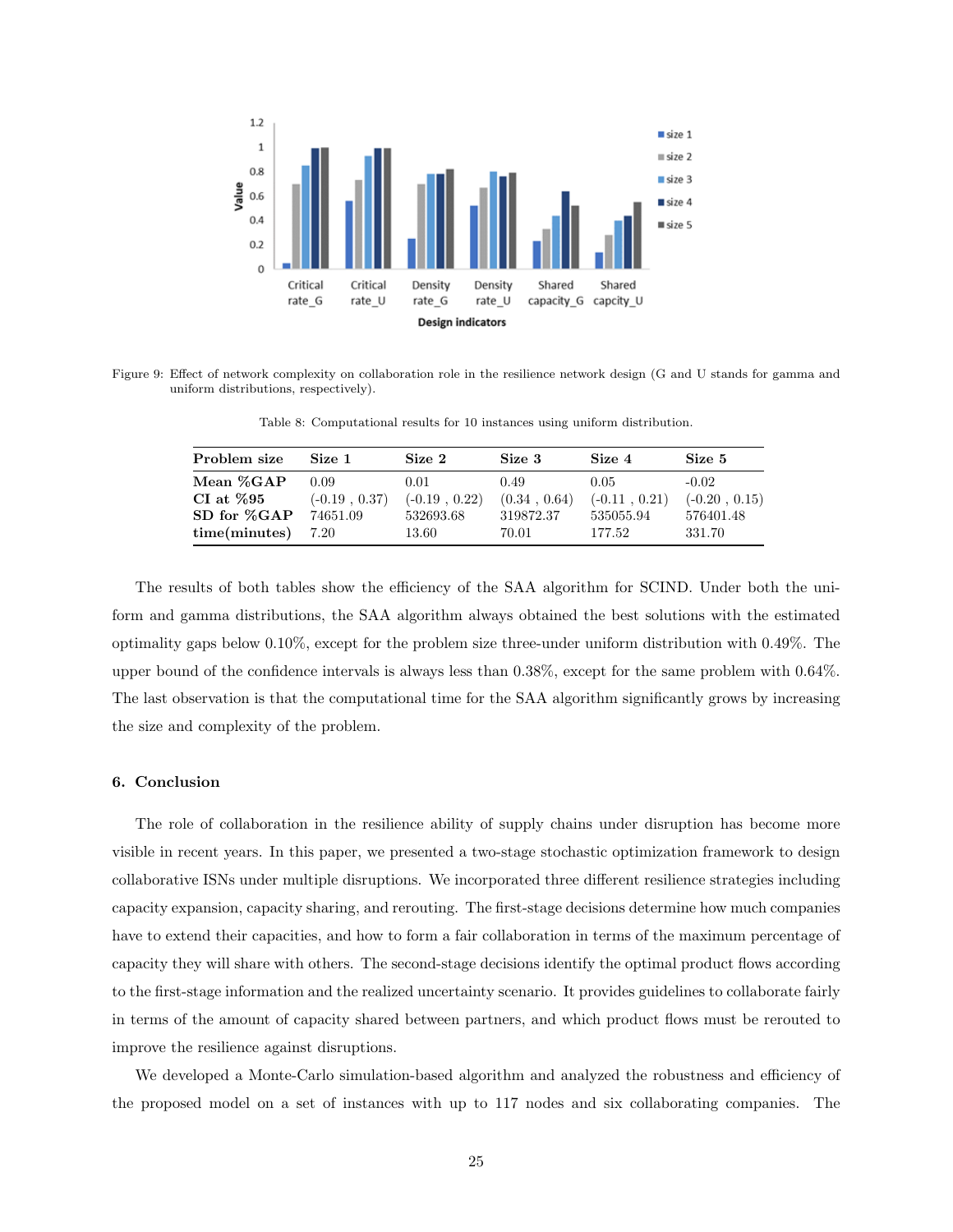first set of experiments showed the practical convergence of the SAA algorithm under uniform and gamma distributions. The computational experiments on different sizes of instances depicted the efficiency of the applied algorithm under both distributions. It obtained the best solutions with estimated optimality gaps below 0.10% in reasonable computational times. We conducted an extensive sensitivity analysis regarding the role of collaboration on the intertwined supply network performance based on ten different quantitative indicators of the network performance from the design and operational perspectives. The experimental results highlighted the significant role of collaboration in improving the resilience ability of ISNs.

Finally, we would like mention some practical aspects that we have left aside due to space limitations that lead to interesting lines of future research on resilience and collaboration in intertwined supply chain design. For instance, there exist several human-triggered and natural incidents that result in consecutive disruptive events. There may also exist correlation between consecutive disruptions, such that an incident may alter the severity and occurrence probability of potential disruptions in a near future. Therefore, designing a resilient network under consecutive disruptions with unknown probability distributions is an interesting direction of research. In the classical setting of stochastic programs, the stochastic process is independent of decisions made in the system. In practice, there are several cases where decisions affect the remainder of the stochastic process. Incorporating endogenous uncertainty in designing resilient supply network under disruptions is another promising avenue of future research. Considering the effect of decisions such as resilience strategies on the stochastic process of the problem may provide more precise decision tools for designing resilient supply chains.

# References

- Aggi, 2020. L'economia di guerra ci costa 100 miliardi al mese, dice boccia. URL: https://www.agi.it/ economia/news/2020-03-23/coronavirus-boccia-costo-economia-di-guerra-7773008.Accessed: 16.07.2021.
- Azad, N., Davoudpour, H., Saharidis, G.K., Shiripour, M., 2014. A new model to mitigating random disruption risks of facility and transportation in supply chain network design. The International Journal of Advanced Manufacturing Technology 70, 1757–1774.
- Bloos, M., Kopfer, H., 2011. On the formation of operational transport collaboration systems, in: Dynamics in Logistics. Springer, pp. 191–201.
- Brusset, X., Teller, C., 2017. Supply chain capabilities, risks, and resilience. International Journal of Production Economics 184, 59–68.
- Cao, M., Vonderembse, M.A., Zhang, Q., Ragu-Nathan, T., 2010. Supply chain collaboration: conceptualisation and instrument development. International Journal of Production Research 48, 6613–6635.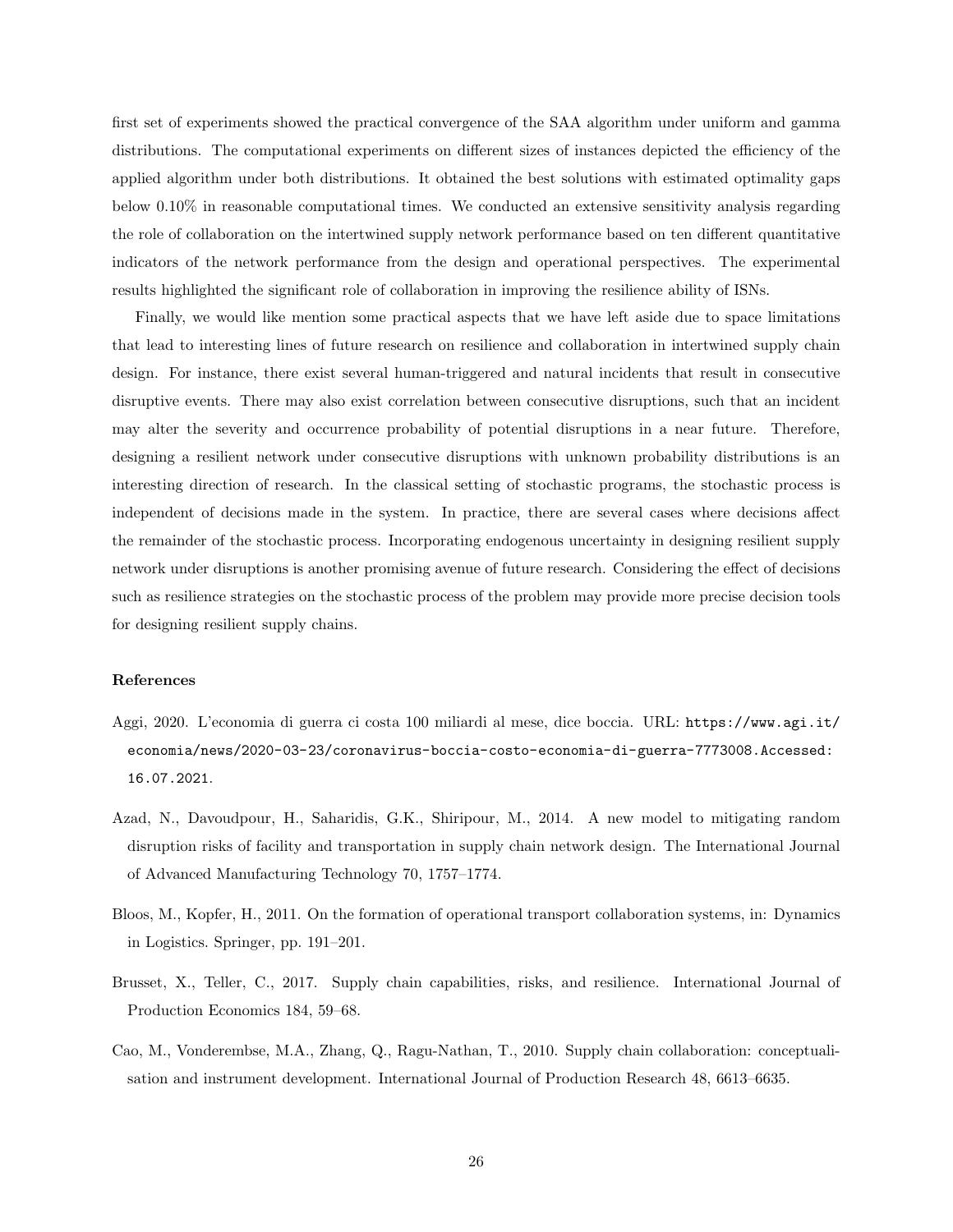- Cardoso, S.R., Barbosa-Póvoa, A.P., Relvas, S., Novais, A.Q., 2015. Resilience metrics in the assessment of complex supply-chains performance operating under demand uncertainty. Omega 56, 53–73.
- Chen, J., Sohal, A.S., Prajogo, D.I., 2013. Supply chain operational risk mitigation: a collaborative approach. International Journal of Production Research 51, 2186–2199.
- Christopher, M., Peck, H., 2004. Building the resilient supply chain. International Journal of Logistics Management 15, 1–14.
- Cleophas, C., Cottrill, C., Ehmke, J.F., Tierney, K., 2019. Collaborative urban transportation: Recent advances in theory and practice. European Journal of Operational Research 273, 801–816.
- Contreras, I., Cordeau, J.F., Laporte, G., 2011. Stochastic uncapacitated hub location. European Journal of Operational Research 212, 518–528.
- Cordeau, J.F., Klibi, W., Nickel, S., 2021. Logistics network design, in: Network Design with Applications to Transportation and Logistics. Springer, pp. 599–625.
- Cordeau, J.F., Pasin, F., Solomon, M.M., 2006. An integrated model for logistics network design. Annals of Operations Research 144, 59–82.
- Craighead, C.W., Blackhurst, J., Rungtusanatham, M.J., Handfield, R.B., 2007. The severity of supply chain disruptions: design characteristics and mitigation capabilities. Decision Sciences 38, 131–156.
- Cruijssen, F., Dullaert, W., Fleuren, H., 2007. Horizontal cooperation in transport and logistics: a literature review. Transportation Journal 46, 22–39.
- Duong, L.N.K., Chong, J., 2020. Supply chain collaboration in the presence of disruptions: a literature review. International Journal of Production Research 58, 3488–3507.
- Fattahi, M., Govindan, K., Keyvanshokooh, E., 2017. Responsive and resilient supply chain network design under operational and disruption risks with delivery lead-time sensitive customers. Transportation Research Part E: Logistics and Transportation Review 101, 176–200.
- Frisk, M., Göthe-Lundgren, M., Jörnsten, K., Rönnqvist, M., 2010. Cost allocation in collaborative forest transportation. European Journal of Operational Research 205, 448–458.
- Gholami-Zanjani, S.M., Klibi, W., Jabalameli, M.S., Pishvaee, M.S., 2020. The design of resilient food supply chain networks prone to epidemic disruptions. International Journal of Production Economics 233, 108001.
- Goemans, M.X., Skutella, M., 2004. Cooperative facility location games. Journal of Algorithms 50, 194–214.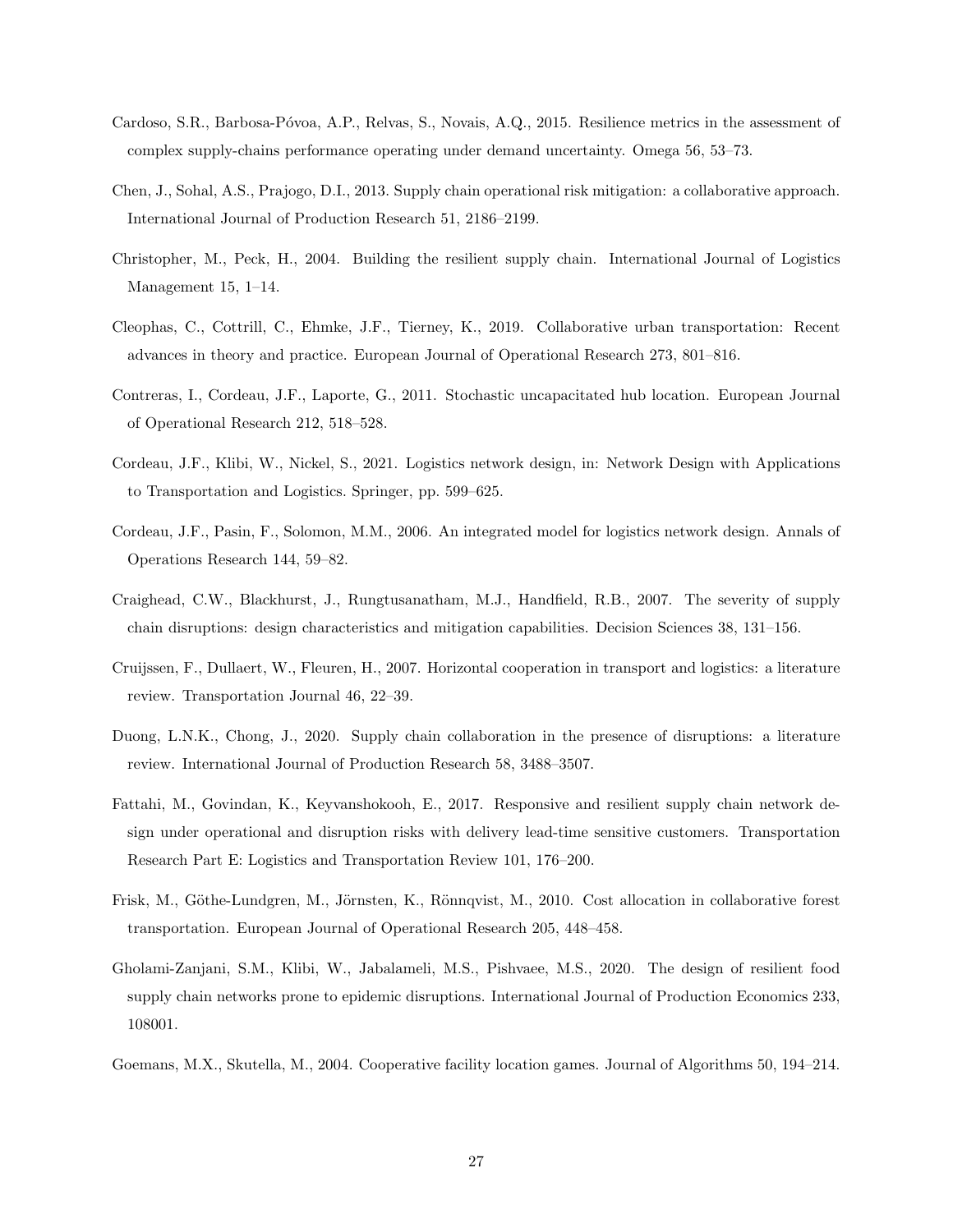- Goldbeck, N., Angeloudis, P., Ochieng, W., 2020. Optimal supply chain resilience with consideration of failure propagation and repair logistics. Transportation Research Part E: Logistics and Transportation Review 133, 101830.
- Govindan, K., Fattahi, M., Keyvanshokooh, E., 2017. Supply chain network design under uncertainty: A comprehensive review and future research directions. European Journal of Operational Research 263, 108–141.
- Guo, Y., Yu, J., Allaoui, H., Choudhary, A., 2022. Lateral collaboration with cost-sharing in sustainable supply chain optimisation: A combinatorial framework. Transportation Research Part E: Logistics and Transportation Review 157, 102593.
- Hasani, A., Khosrojerdi, A., 2016. Robust global supply chain network design under disruption and uncertainty considering resilience strategies: A parallel memetic algorithm for a real-life case study. Transportation Research Part E: Logistics and Transportation Review 87, 20–52.
- Hendricks, K.B., Singhal, V.R., 2005. An empirical analysis of the effect of supply chain disruptions on long-run stock price performance and equity risk of the firm. Production and Operations Management 14, 35–52.
- Hosseini, S., Ivanov, D., Dolgui, A., 2019. Review of quantitative methods for supply chain resilience analysis. Transportation Research Part E: Logistics and Transportation Review 125, 285–307.
- Ivanov, D., Dolgui, A., 2020. Viability of intertwined supply networks: extending the supply chain resilience angles towards survivability. a position paper motivated by covid-19 outbreak. International Journal of Production Research 58, 2904–2915.
- Ivanov, D., Pavlov, A., Dolgui, A., Pavlov, D., Sokolov, B., 2016. Disruption-driven supply chain (re) planning and performance impact assessment with consideration of pro-active and recovery policies. Transportation Research Part E: Logistics and Transportation Review 90, 7–24.
- Kim, Y., Chen, Y.S., Linderman, K., 2015. Supply network disruption and resilience: A network structural perspective. Journal of Operations Management 33, 43–59.
- Kleywegt, A.J., Shapiro, A., Homem-de Mello, T., 2002. The sample average approximation method for stochastic discrete optimization. SIAM Journal on Optimization 12, 479–502.
- Klibi, W., Martel, A., 2012. Modeling approaches for the design of resilient supply networks under disruptions. International Journal of Production Economics 135, 882–898.
- Klibi, W., Martel, A., Guitouni, A., 2010. The design of robust value-creating supply chain networks: a critical review. European Journal of Operational Research 203, 283–293.